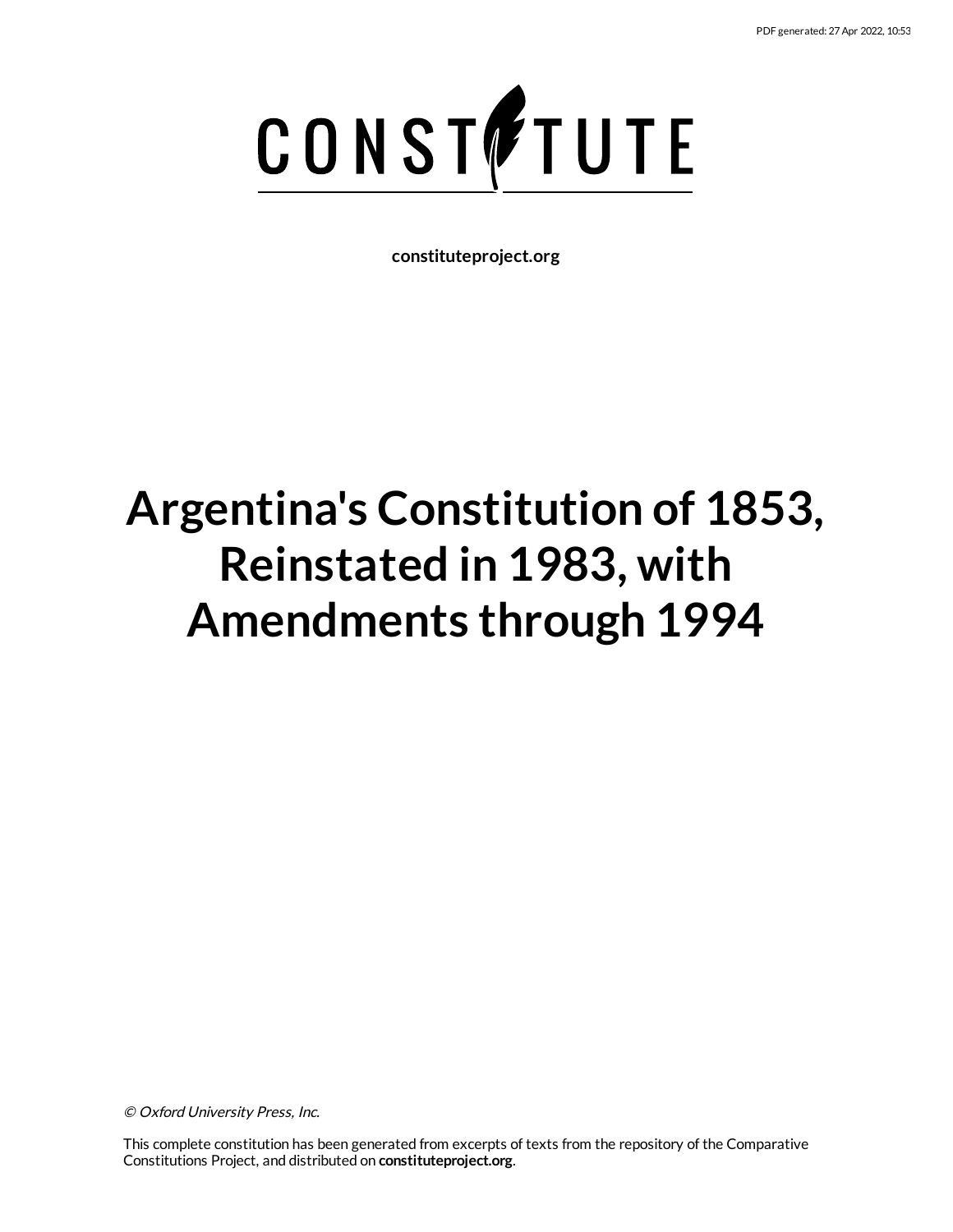# **Table of contents**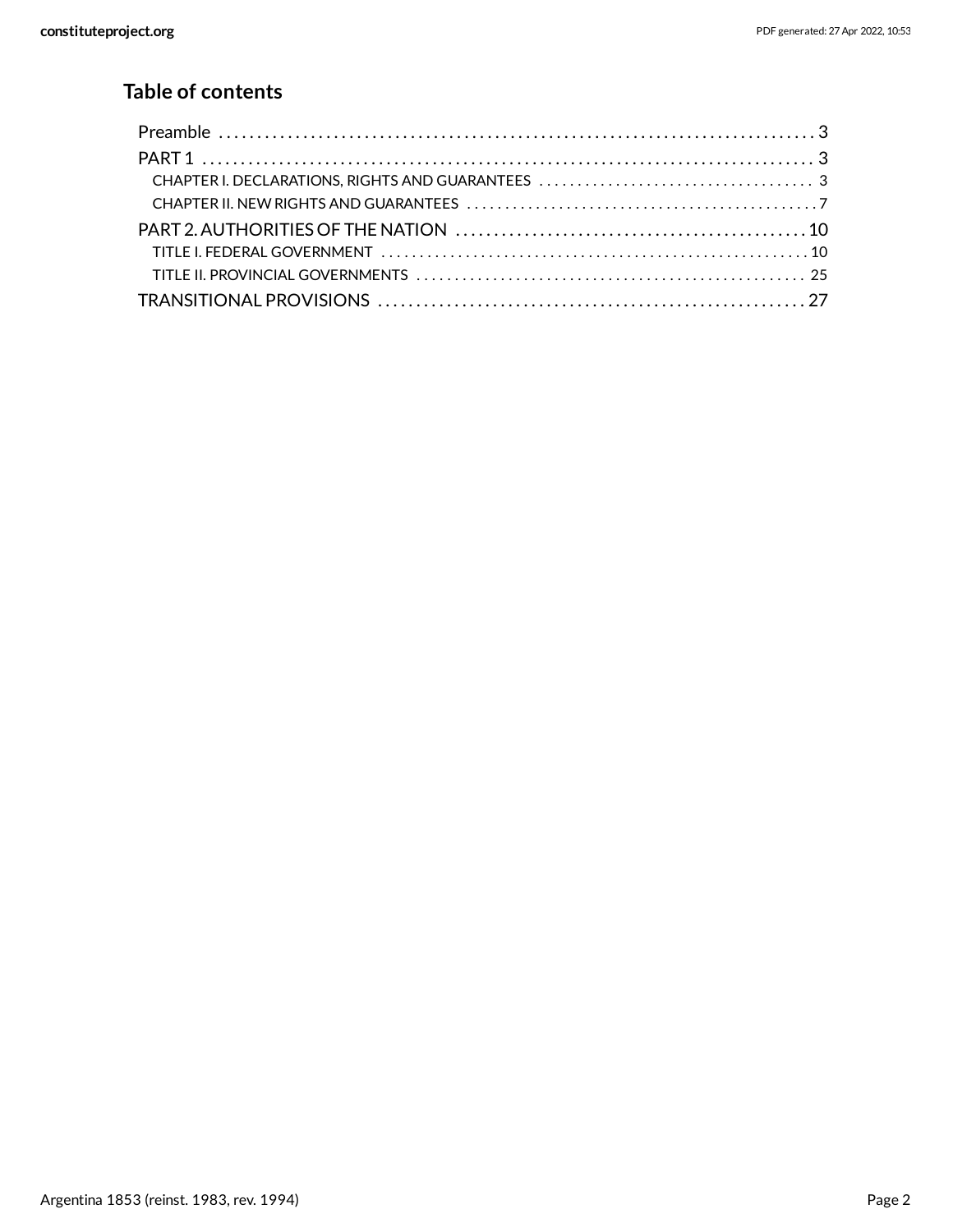- God or other deities
- Source of constitutional authority
- Preamble
- Motives for writing constitution

# <span id="page-2-0"></span>**Preamble**

We, the representatives of the people of the Argentine Nation, assembled in General Constituent Congress by the will and election of the provinces which compose it, in fulfillment of pre-existing pacts, with the object of constituting the national union, ensuring justice, preserving domestic peace, providing for the common defense, promoting the general welfare, and securing the blessings of liberty to ourselves, to our posterity, and to all men in the world who wish to dwell on Argentine soil: invoking the protection of God, source of all reason and justice, do ordain, decree and establish this Constitution for the Argentine Nation.

# <span id="page-2-1"></span>**PART 1**

# <span id="page-2-2"></span>**CHAPTER I. DECLARATIONS, RIGHTS AND GUARANTEES**

#### Type of government envisioned

Official religion

<span id="page-2-5"></span>**Article 1**

The Argentine Nation adopts the federal, republican, representative form for its government, as established by the present Constitution.

#### <span id="page-2-3"></span>**Article 2**

The Federal Government supports the Roman Catholic Apostolic Faith.

#### **Article 3**

The authorities that direct the Federal Government reside in the city which is to be declared the Capital of the Republic by a special law of Congress, after prior cession made by one or more Provincial legislatures of the territory to be federalized.

#### **Article 4**

The Federal Government provides for the Nation's expenditures with National Treasury funds made up of the proceeds of import and export duties, of the proceeds of the sale or lease of national lands, of Post Office revenues, of whatever other taxes the General Congress equitably and proportionally imposes upon the population, and of whatever loans and credit operations decreed by the same Congress for national exigencies or for undertakings of national utility.

Subsidiary unit government

#### <span id="page-2-4"></span>**Article 5**

Each Province shall adopt for itself a constitution under the republican, representative system, in accordance with the principles, declarations, and guarantees of the National Constitution, ensuring its administration of justice, municipal government, and elementary education. Under these conditions, the Federal Government guarantees to each Province the enjoyment and exercise of its institutions.

#### **Article 6**

The Federal Government may intervene in the territory of a Province in order to guarantee the republican form of government or to repel foreign invasions, and, at the request of the Province's appointed authorities, to support or reestablish them should they have been deposed by sedition or invasion from another Province.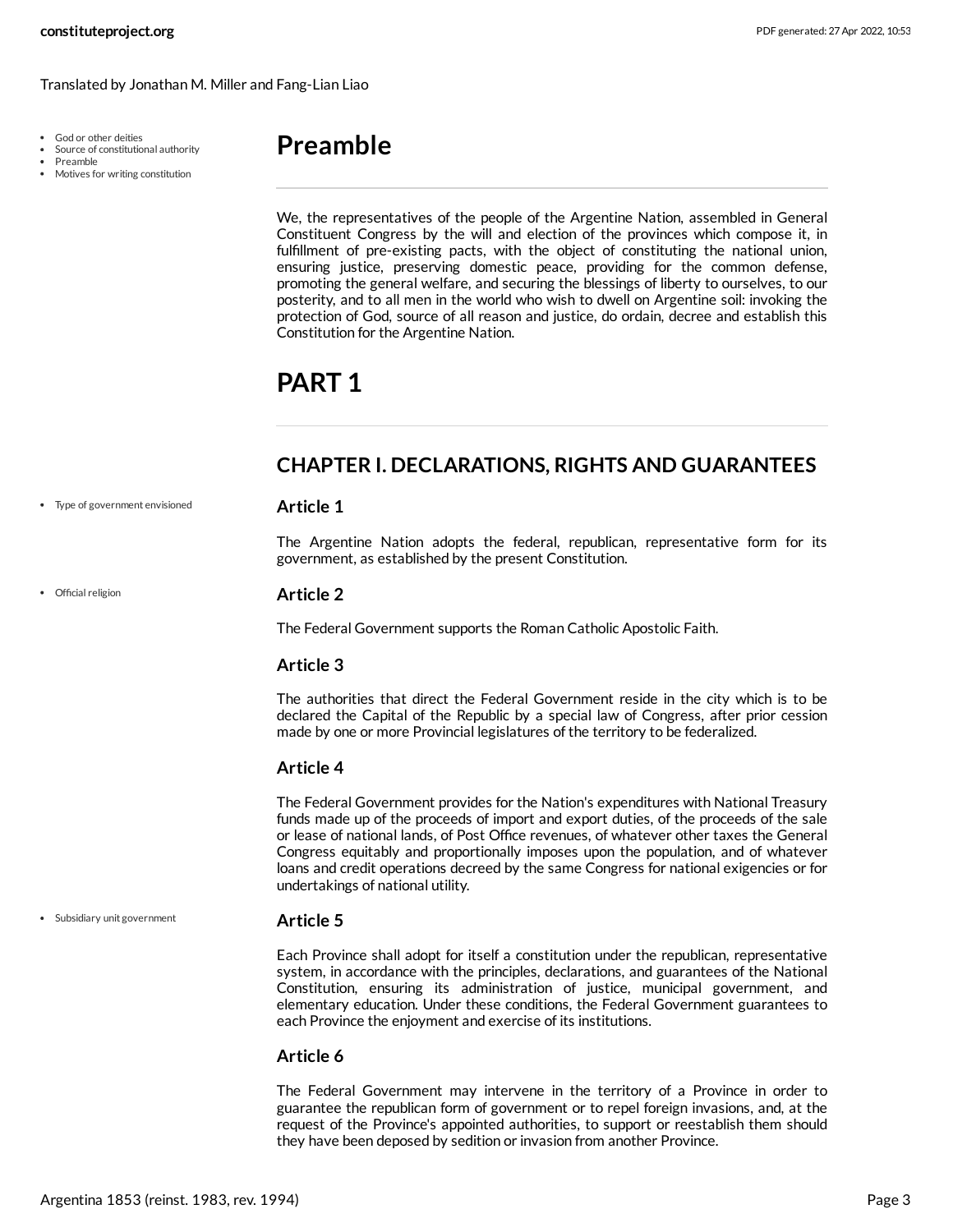#### **Article 7**

The public acts and judicial proceedings of one Province enjoy full faith in the others; and Congress may, by general laws, determine what the evidentiary form of these acts and proceedings shall be, and the legal effects that they shall produce.

Requirements for birthright citizenship

#### <span id="page-3-2"></span>**Article 8**

The citizens of each Province enjoy all the rights, privileges, and immunities inherent to the status of citizen in the others. The extradition of criminals is a reciprocal obligation among all the Provinces.

#### **Article 9**

Throughout the territory of the Nation there shall be no other customhouses than the National ones, which shall enforce the tariffs sanctioned by Congress.

#### **Article 10**

The movement of goods of national production or manufacture is free from duties in the interior of the Republic, as is also that of goods and merchandise of all kinds once processed through the National customhouses.

#### **Article 11**

Articles of national or foreign production or manufacture, as well as livestock of all kinds, that may pass through the territory of one Province to another, shall be free from socalled transit duties, as shall the vehicles, ships or beasts on which they are transported, and no other duty, whatever its name may be, shall in the future be imposed on such movement for passage through the territory.

#### **Article 12**

Ships bound from one Province to another shall not be compelled to enter, anchor, or pay duties by reason of their transit; trading laws or regulations shall not allow in any case the grant of preferences to one port over another.

#### <span id="page-3-0"></span>**Article 13**

New Provinces may be admitted into the Nation; but a Province cannot be established in the territory of another or several, nor several combine into one, without the consent of the legislatures of the interested Provinces and of Congress.

#### <span id="page-3-1"></span>**Article 14**

All inhabitants of the Nation enjoy the following rights, in accordance with the laws that regulate their exercise, namely: of working in and practicing any lawful industry; of navigating and trading; of petitioning the authorities; of entering, remaining in, traveling through and leaving the Argentine territory; of publishing their ideas through the press without prior censorship; of using and disposing of their property; of associating for useful purposes; of freely practicing their religion; of teaching and learning.

#### **Article 14bis**

<span id="page-3-3"></span>Labor in its diverse forms shall enjoy the protection of the law, which shall ensure to workers: dignified and equitable working conditions; a limited working day; paid days of rest and vacation; fair remuneration; adjustable minimum living wages; equal pay for equal work; a share in the earnings of enterprises, with control over production and collaboration in management; protection against arbitrary discharge; permanence of public employment; free and democratic organization of labor unions, recognized simply by inscription in a special register.

Colonies Accession of territory

- **•** Freedom of association
- Right to work
- Freedom of press Right to academic freedom
- Freedom of movement
- Right of petition
- Freedom of expression
- Right to choose occupation
- Right to establish a business
- Freedom of opinion/thought/conscience
- Freedom of religion

• Right to safe work environment

- Right to rest and leisure
- Right to join trade unions
- Right to just remuneration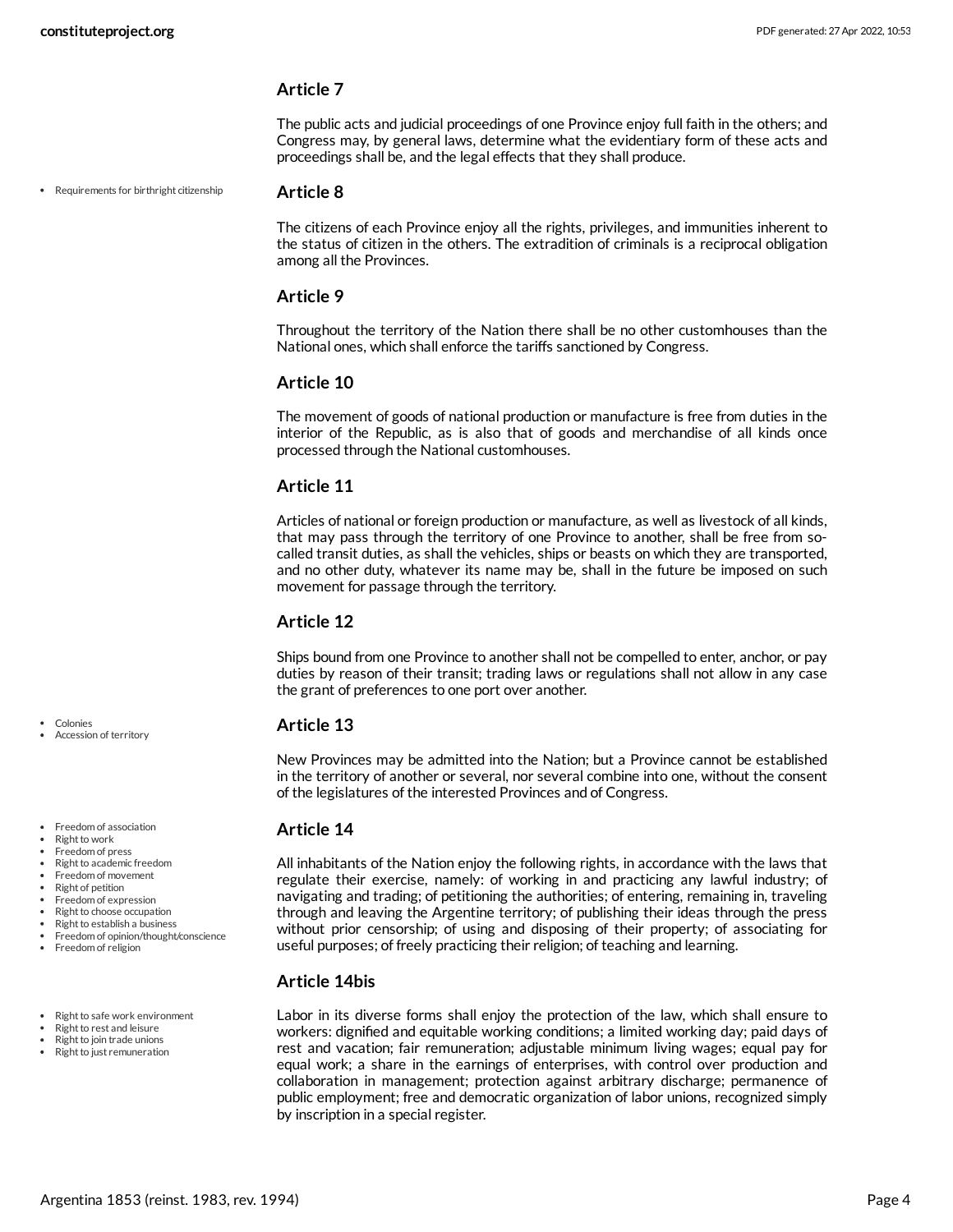- Right to strike
- Right to reasonable standard of living
- Right to shelter

**•** Prohibition of slavery

- Mentions of social class General guarantee of equality
- $\bullet$  . Provisions for intellectual property
- Inalienable rights
- Right to own property
- Protection from expropriation

- Protection from unjustified restraint
- Protection from self-incrimination
- Principle of no punishment without law
- Guarantee of due process
- Protection from ex post facto laws • Inalienable rights
- Prohibition of capital punishment
- Prohibition of torture
- Regulation of evidence collection
- **Right to privacy** Prohibition of cruel treatment
- Right to privacy God or other deities

<span id="page-4-7"></span>Trade unions are hereby guaranteed: [the right] to conclude collective bargaining agreements; [the right] to resort to conciliation and arbitration; the right to strike. Union representatives shall enjoy the guarantees necessary for the performance of their union tasks and those relating to the permanence of their employment.

<span id="page-4-6"></span>The State shall grant the benefits of social security, which shall be comprehensive and unwaivable. In particular, the law shall establish: compulsory social security, which shall be under the charge of national or provincial entities having financial and economic autonomy, administered by the interested parties with State participation, but without the existence of overlapping contributions; adjustable retirement pay and pensions; full protection of the family; protection of the welfare of the family; economic compensation to families and access to decent housing.

#### <span id="page-4-5"></span>**Article 15**

In the Argentine Nation there are no slaves; the few that exist today are free from the promulgation of this Constitution; and a special law shall regulate the indemnification arising from this declaration. Any contract of purchase and sale of persons is a crime for which those performing it, and the notary or official approving it, shall be responsible. And slaves, by whatever manner they may be introduced, shall be free by the mere act of setting foot in the territory of the Republic.

#### <span id="page-4-0"></span>**Article 16**

The Argentine Nation does not allow prerogatives of blood or birth; in it there are no personal privileges [to special legal rules or courts] or titles of nobility. All its inhabitants are equal before the law, and admissible for [public] employment without any other requisite than fitness. Equality is the basis of taxation and of public charges.

#### <span id="page-4-3"></span>**Article 17**

Property is inviolable, and no inhabitant of the Nation can be deprived thereof except by virtue of a judgment supported by law. Expropriation for reasons of public utility must be authorized by law and previously indemnified. Congress alone imposes the taxes mentioned in Article 4. No personal service can be required except by virtue of a law or a judgment supported by law. Every author or inventor is the exclusive owner of his work, invention or discovery for the term granted him by law. The confiscation of property is stricken out forever from the Argentine Penal Code. No armed body may make requisitions, or demand assistance of any kind.

#### **Article 18**

<span id="page-4-2"></span>No inhabitant of the Nation may be punished without prior trial based on a law in force prior to the offense, or tried by special commissions, or removed from the jurisdiction of the judges designated by the law in force prior to the offense. No one can be compelled to testify against himself, or be arrested except by virtue of a written order from a competent authority. The right to due process in the defense of the person and of rights is inviolable.

<span id="page-4-4"></span>The residence is inviolable, as are letters and private papers; and a law shall determine in what cases and for what reasons their search and seizure shall be allowed. The penalty of death for political offenses, all kinds of torture and flogging are forever abolished. The prisons of the Nation shall be healthful and clean, for the custody and not for the punishment of prisoners confined therein; and any measure that under the pretext of precaution leads to mortifying them beyond what their custody demands, shall render liable the judge who authorizes it.

#### <span id="page-4-1"></span>**Article 19**

The private actions of men that in no way offend public order or morality, nor injure a third party, are reserved only to God, and are exempt from the authority of the magistrates. No inhabitant of the Nation shall be compelled to do what the law does not order, or be deprived of what it does not forbid.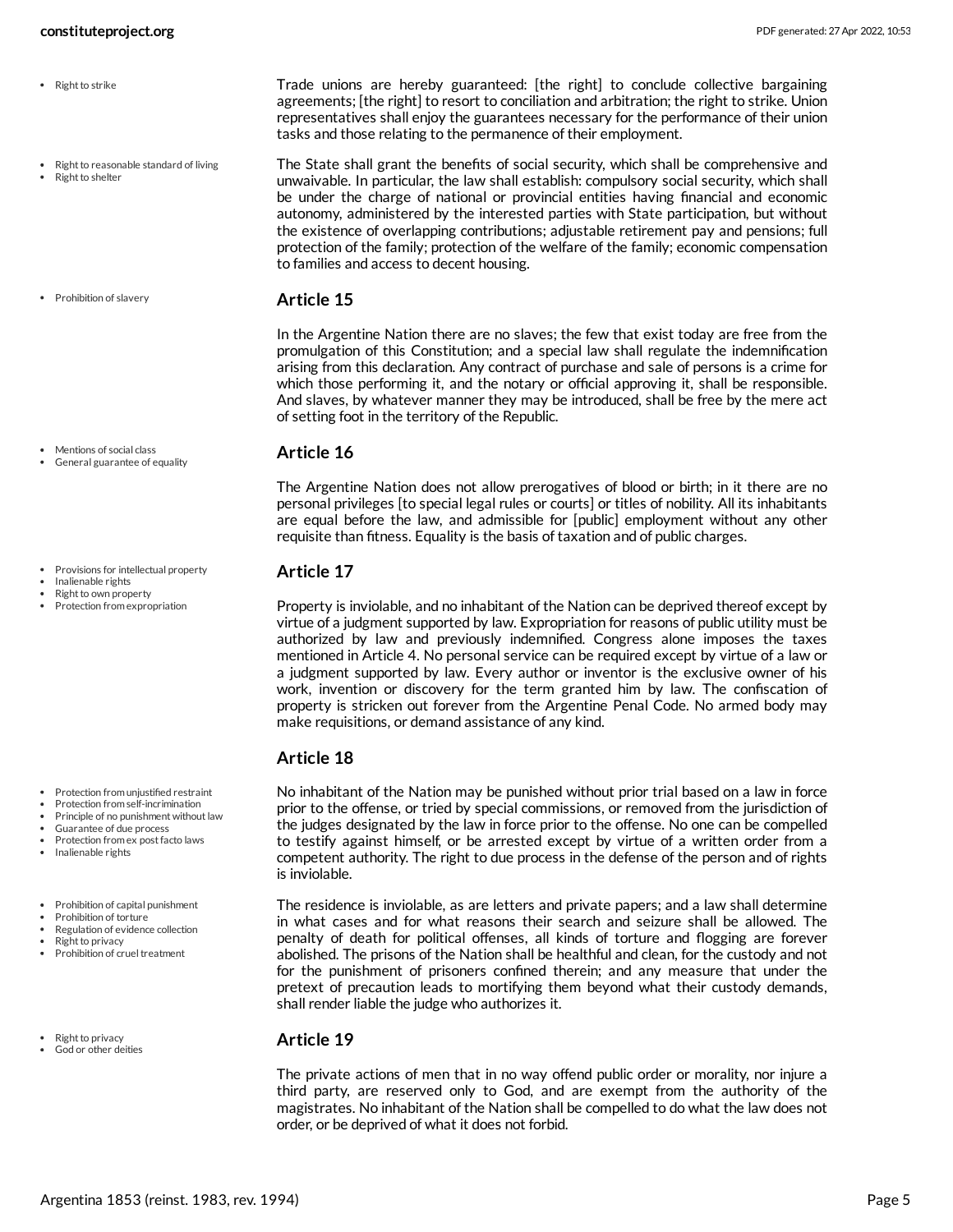- $\cdot$  Right to establish a business
- Regulation of marriage
- Requirements for birthright citizenship
- Requirements for naturalization

#### <span id="page-5-4"></span>**Article 20**

Foreigners enjoy in the territory of the Nation all the civil rights of a citizen; they may engage in their industry, trade or profession, own, purchase or transfer real property, navigate the rivers and coasts, freely practice their religion, [and] make wills and marry in accordance with the laws. They are not obligated to assume citizenship, or to pay extraordinary compulsory taxes. They may obtain naturalization by residing two continuous years in the Nation, but the authorities may shorten this term in favor of anyone so requesting, upon their asserting and proving services to the Republic.

Duty to serve in the military Requirements for birthright citizenship

• Emergency provisions

Jury trials required

Reference to art Reference to science

#### <span id="page-5-0"></span>**Article 21**

Every Argentine citizen is obliged to bear arms in defense of his country and of this Constitution, in accordance with such laws as the Congress may enact to that effect and with such decrees of the National Executive. Citizens by naturalization are free to render or not render this service for a period of ten years counted from the date on which they obtain their citizenship papers.

#### **Article 22**

The people do not deliberate or govern except through their representatives and authorities created by this Constitution. Any armed force or meeting of persons that attributes to itself the right to stand for the people and to petition in their name, commits the crime of sedition.

#### <span id="page-5-1"></span>**Article 23**

In the event of internal disorder or foreign attack that endangers the exercise of this Constitution and of the authorities created thereby, the Province or territory in which the disturbance of order exists shall be declared in a state of siege and the constitutional guarantees shall be suspended therein. But during such suspension the President of the Republic may not convict or apply punishment upon his own authority. His power shall be limited in such a case, with respect to persons, to arresting them or transferring them from one point of the Nation to another, should they prefer not to leave Argentine territory.

#### <span id="page-5-2"></span>**Article 24**

Congress shall promote the amendment of all categories of existing legislation, and the establishment of trial by jury.

#### <span id="page-5-3"></span>**Article 25**

The Federal Government shall encourage European immigration, and it may not restrict, limit, or burden with any tax whatsoever the entry into Argentine territory of foreigners whose purpose is tilling the soil, improving industries, and introducing and teaching the sciences and the arts.

#### **Article 26**

Navigation of the inland rivers of the Nation is free to all flags, subject only to regulations enacted by the National authority.

### **Article 27**

The Federal Government is bound to strengthen its relations of peace and commerce with foreign powers by means of treaties that are in conformity with the principles of public law laid down by this Constitution.

#### **Article 28**

The principles, guarantees and rights recognized in the foregoing articles may not be altered by the laws that regulate their exercise.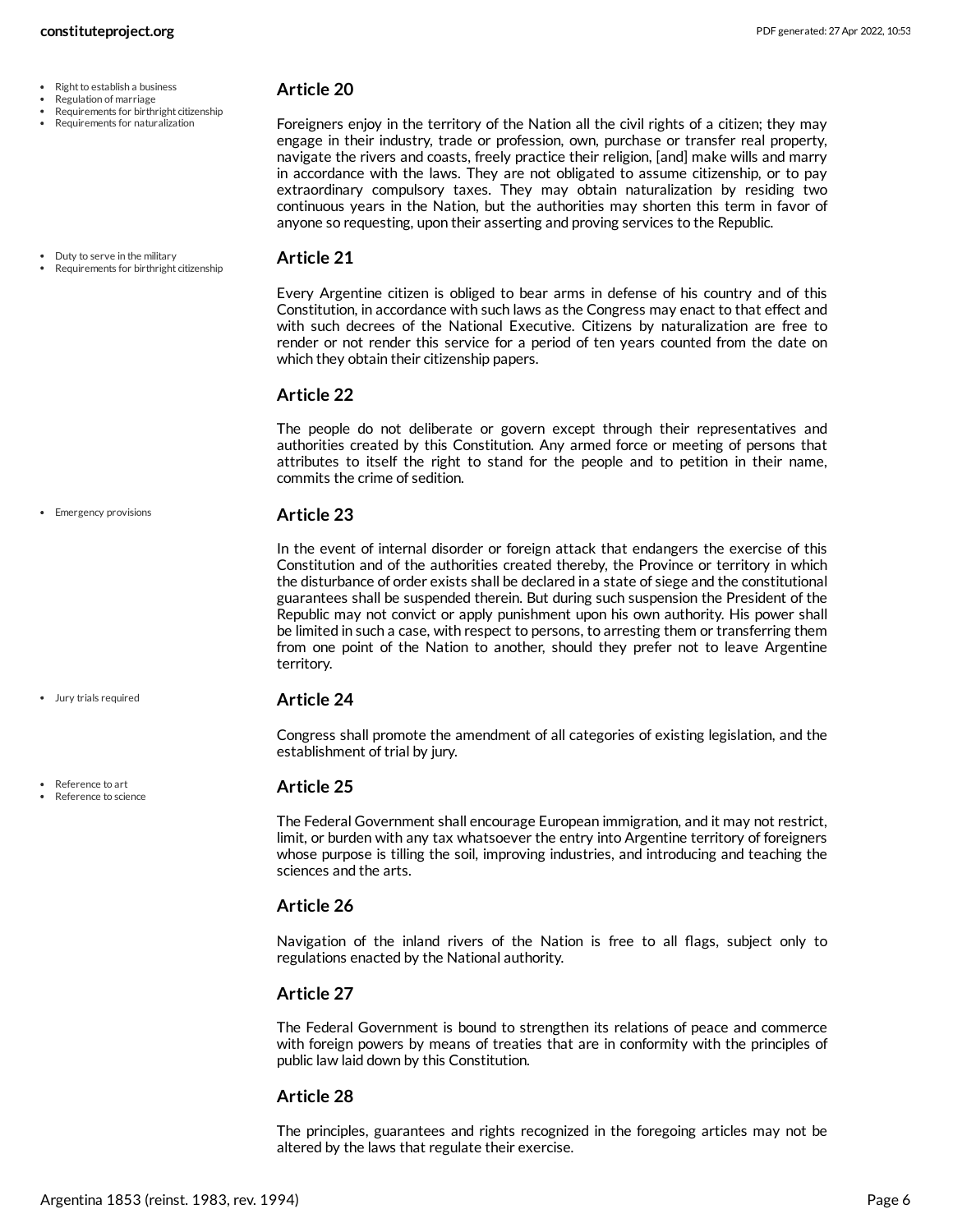#### **Article 29**

Congress may not confer on the National Executive, nor Provincial Legislatures on the Provincial Governors, extraordinary powers, or the whole of the public authority, nor grant them acts of submission or supremacy whereby the lives, the honor or the property of Argentines will be at the mercy of governments or any person whatsoever. Acts of this nature shall be utterly void, and shall render those who formulate, consent to or sign them liable to be called to account and punished as infamous traitors to the country.

Constitution amendment procedure

#### <span id="page-6-1"></span>**Article 30**

The Constitution may be amended in its entirety or in any of its parts. The need for its amendment must be declared by the Congress by a vote of at least two-thirds of its members; but the amendment shall not be accomplished except by a Convention called for such purpose.

Duty to obey the constitution

• Freedom of press

#### <span id="page-6-2"></span>**Article 31**

This Constitution, the laws of the Nation that as a result thereof may be enacted by the Congress, and treaties with foreign powers, are the supreme law of the Nation, and the authorities of every Province are bound to conform to it, notwithstanding any provision to the contrary which the Provincial laws or constitutions may contain, except, in the case of the Province of Buenos Aires, [for those provisions established by] the treaties ratified following the Pact of November 11, 1859.

#### <span id="page-6-3"></span>**Article 32**

The Federal Congress shall not enact laws that restrict the freedom of the press or that establish federal jurisdiction over it.

#### **Article 33**

The declarations, rights and guarantees that the Constitution enumerates shall not be construed as a denial of other rights and guarantees not enumerated therein, but which issue from the principle of the sovereignty of the people and from the republican form of government.

#### **Article 34**

The judges of the federal courts cannot serve at the same time as judges of the Provincial courts, nor does federal service, whether civil or military, confer domicile in the Province in which it is performed, and which is not the employee's habitual domicile, this provision being understood for the purpose of applying for public office in the Province in which the individuals happen to be.

#### **Article 35**

The designations successively adopted from 1810 up to the present, namely: United Provinces of the River Plate, Argentine Republic, [and] Argentine Confederation, shall henceforth be official names used indiscriminately for the designation of the Government and territory of the Provinces, the words "Argentine Nation" being used in the enactment and sanction of laws.

### <span id="page-6-0"></span>**CHAPTER II. NEW RIGHTS AND GUARANTEES**

#### **Article 36**

This Constitution shall remain in force even if its observance is interrupted by acts of force against the institutional order and the democratic system. Such acts shall be irrevocably void.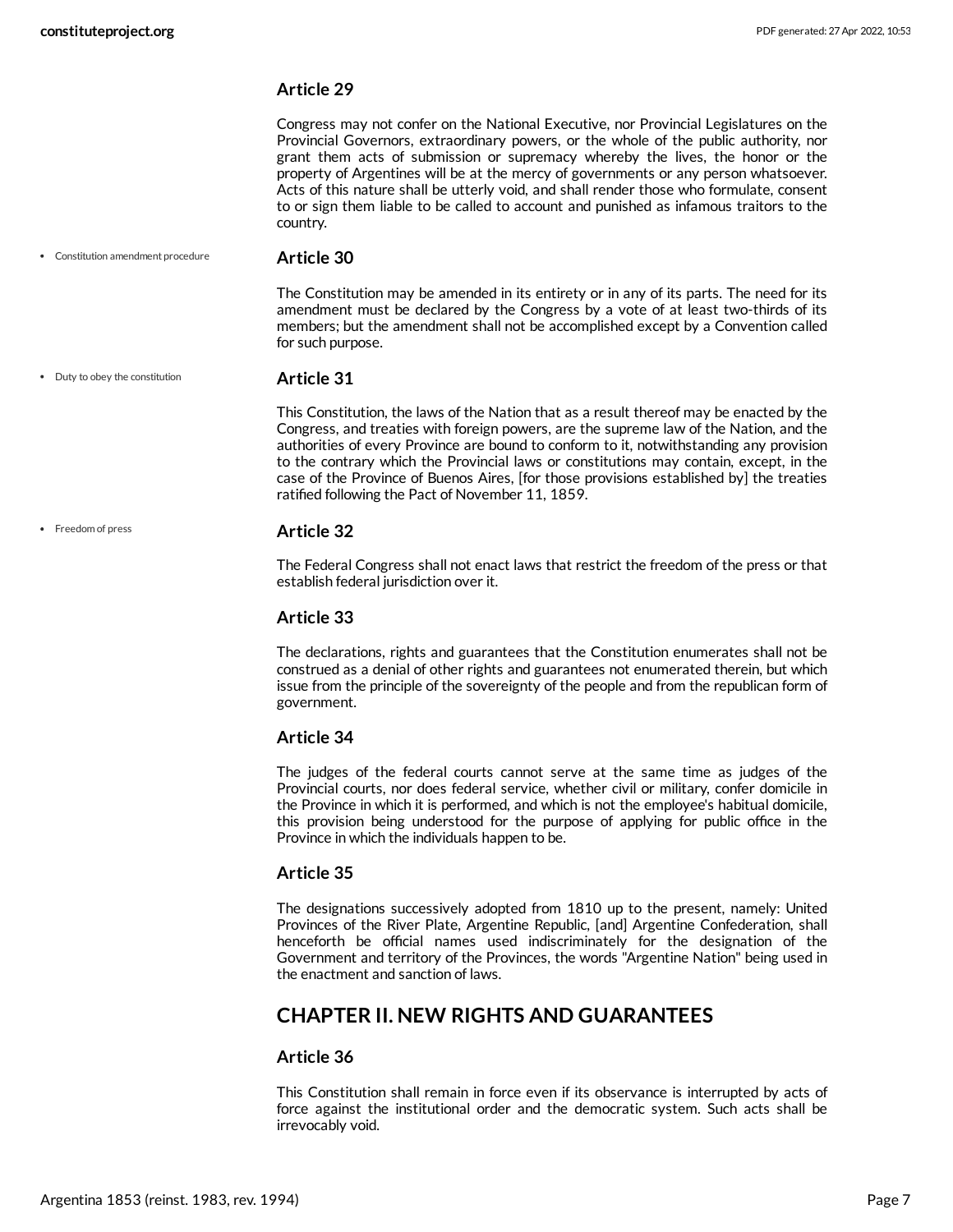Their authors shall be subject to the sanction provided in Article 29, forever disqualified from holding public office and excluded from the benefits of pardon and commutation of sentences.

Also suffering the same sanctions shall be those who, as a consequence of these acts, usurp the functions reserved to the authorities of this Constitution or those of the Provinces, and shall answer civilly and criminally for their acts. The aforementioned actions are not subject to the statute of limitations.

All citizens have the right of resistance against those who execute the forcible acts stated in this article.

Likewise, he who commits a serious fraudulent crime against the State that leads to his enrichment shall have acted against the democratic system [and] is thereafter disqualified from holding public office or employment for the period of time that the laws specify.

<span id="page-7-2"></span>Congress shall pass a law concerning public ethics in the exercise of public functions.

#### **Article 37**

<span id="page-7-1"></span>This Constitution guarantees full enjoyment of political rights, in accordance with the principle of popular sovereignty and with the laws dictated pursuant thereto. Suffrage is universal, equal, secret and mandatory.

<span id="page-7-0"></span>True equality of opportunity between men and women in running for elected and party offices shall be guaranteed through affirmative actions in the regulation of political parties and in the electoral system.

#### **Article 38**

Political parties are fundamental institutions of the democratic system.

<span id="page-7-6"></span><span id="page-7-5"></span>Their creation and the exercise of their activities are free, so long as they respect this Constitution, which [hereby] guarantees their democratic organization and operation, the representation of minorities [within the party], the authority [of parties] to nominate candidates to elected public office, access to public information and the dissemination of their ideas.

The State shall contribute to the financial support of their activities and educational improvement of their leaders.

Political parties must make public the source and destination of their funds and their economic net worth.

#### <span id="page-7-3"></span>**Article 39**

Citizens have the right of initiative in presenting bills in the Chamber of Deputies. Congress must give them express treatment within the period of twelve months.

By an absolute majority vote of the totality of the members of each Chamber, the Congress shall pass a regulatory law that may not require [the signatures of] more than three percent of the National electoral register [for an initiative to be valid], [with the regulatory law] requiring an adequate territorial distribution [of signatures] to endorse the initiative.

Bills referring to constitutional reform, international treaties, taxes, the budget and penal matters shall not be the subject of popular initiatives.

#### <span id="page-7-4"></span>**Article 40**

At the initiative of the Chamber of Deputies, Congress may submit a bill to a popular referendum. The law calling for the referendum may not be vetoed. The affirmative vote on the bill by the people of the Nation shall make it law and its enactment shall be automatic.

• Compulsory voting

- Claim of universal suffrage
- Secret ballot

Campaign financing

- Right to form political parties
- Restrictions on political parties

Legislative initiatives by citizens • Initiation of general legislation

Referenda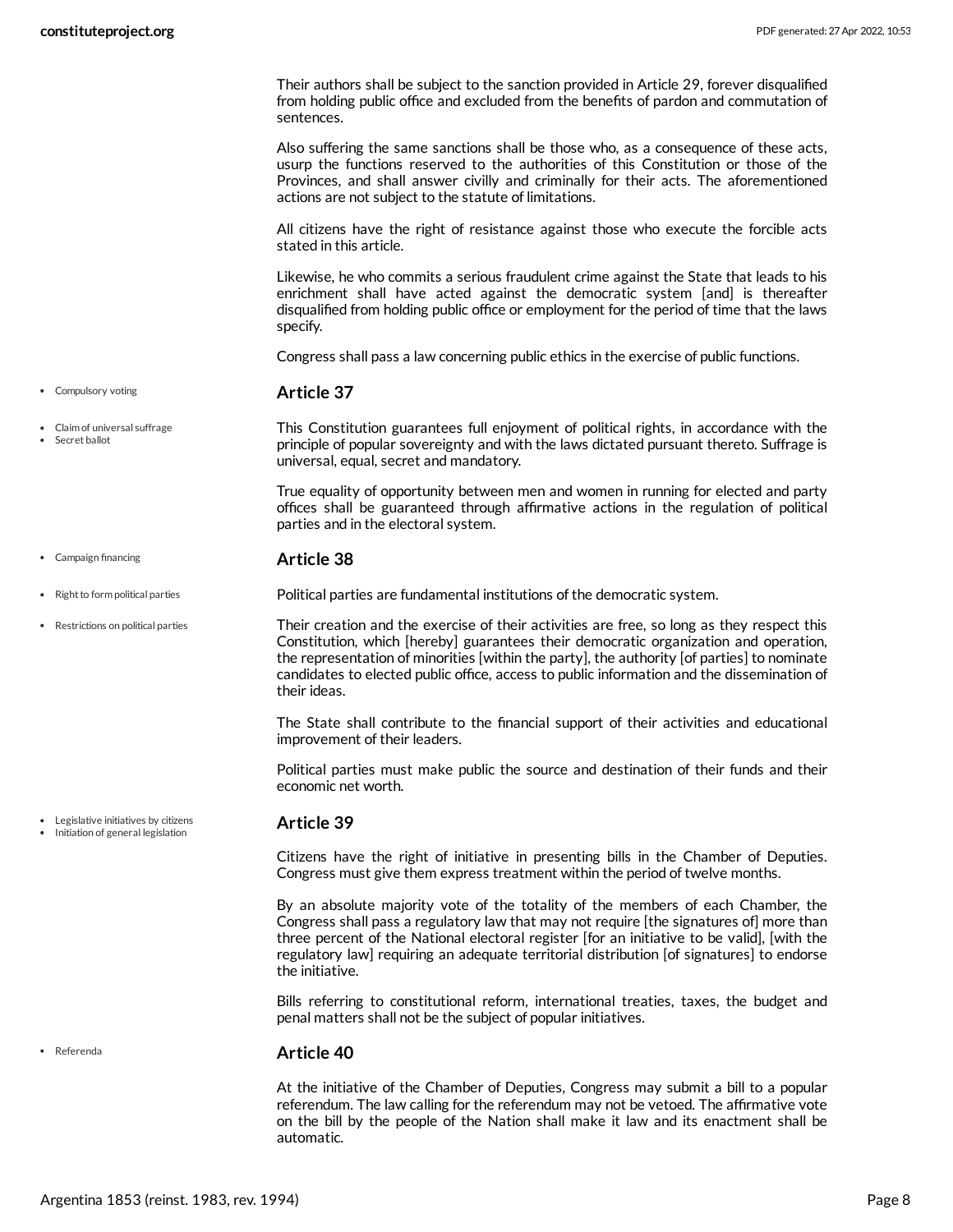Congress or the President of the Nation, within their respective competence, may call for a non-binding popular referendum. In this case, voting is not obligatory.

Congress, by an absolute majority vote of the totality of the members of each Chamber, shall regulate the topics, procedures, and occasion for popular referendum.

Protection of environment

#### <span id="page-8-2"></span>**Article 41**

All inhabitants enjoy the right to a healthful, balanced environment fit for human development, so that productive activities satisfy current needs without compromising those of future generations, and have the duty to preserve the environment. Environmental damage shall generate as a priority the obligation to repair it under the terms that the law shall establish.

The authorities shall provide for the protection of this right, for the rational use of natural resources, for the preservation of the natural and cultural patrimony and of biological diversity, and for information and education on the environment.

It falls to the Nation to dictate laws containing a minimum budget [necessary] for protecting the environment, and to the Provinces [to dictate] those laws necessary to complement the National laws, without such laws altering local jurisdictional [authority].

The entry into the National territory of dangerous or potentially dangerous wastes and of radioactive materials is prohibited.

• Protection of consumers

• Right to amparo

#### <span id="page-8-1"></span>**Article 42**

<span id="page-8-4"></span>Consumers and users of goods and services have the right, in the consumer relationship, to the protection of their health, safety and economic interests, to adequate and truthful information, to freedom of choice, and to conditions of equitable and dignified treatment.

The authorities shall provide for the protection of these rights, for consumer education, for the defense of competition against any type of market distortion, for the control of natural and legal monopolies, for the quality and efficiency of public services, and for the establishment of consumer and user associations. • Right to competitive marketplace

> Legislation shall establish effective procedures for the prevention and resolution of conflicts, and a regulatory framework for public services within National jurisdiction, taking into consideration the necessary participation of consumer and user associations and of the interested Provinces in the directing bodies.

#### <span id="page-8-3"></span>**Article 43**

Any person may file an expeditious and swift action of "amparo," whenever no other more appropriate judicial means exists, against any act or omission by public authorities or by private individuals, that presently or imminently harms, restricts, alters or threatens, in an arbitrary or manifestly illegal manner, the rights and guarantees recognized by this Constitution, by a treaty, or by a law. As appropriate, the judge may declare the norm upon which the harmful act or omission is founded unconstitutional.

[When] this action complains of any form of discrimination, or regards the rights that protect the environment, competition, the user, the consumer, or rights of a collective nature in general, it may be brought by the affected party, the Defender of the People, and the associations that support these ends that are registered as required by a law that shall determine the requirements and forms of their organization. • Right to information

> <span id="page-8-5"></span><span id="page-8-0"></span>Any person may file an amparo action to find out and to learn the purpose of data about him which is on record in public registries or data banks, or in any private [registers or data banks] whose purpose is to provide information, and in case of falsity or discrimination, to demand the suppression, rectification, confidentiality, or updating of the same. The secrecy of journalistic information sources shall not be affected.

When the harmed, restricted, altered, or threatened right is that of physical liberty, or in case of illegal worsening in the manner or conditions of detention, or in case of the forced disappearance of persons, the writ of habeas corpus may be filed by the affected • Protection from unjustified restraint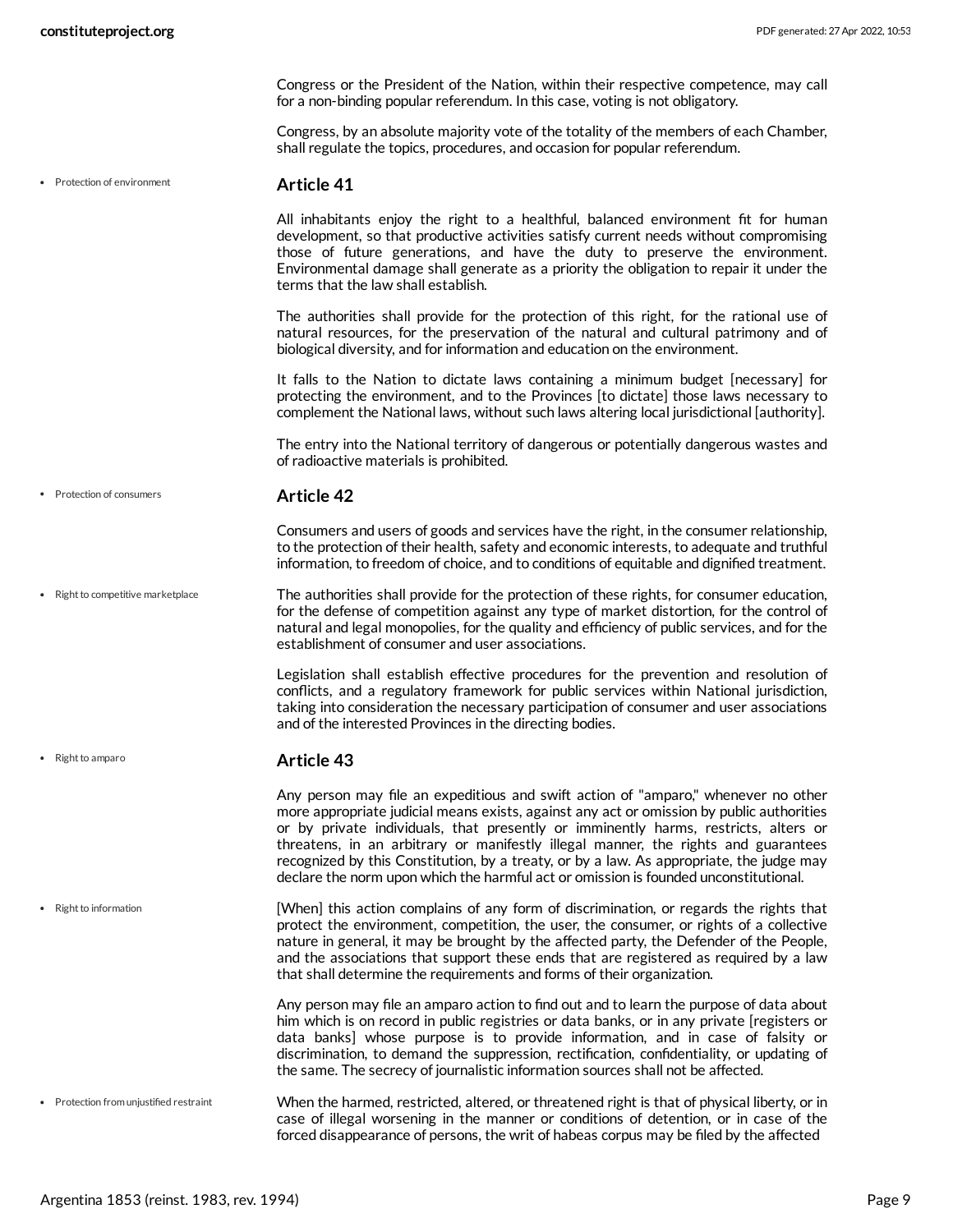person or by anyone else on his behalf and the judge shall immediately resolve it, even while a state of siege is in effect.

# <span id="page-9-0"></span>**PART 2. AUTHORITIES OF THE NATION**

# <span id="page-9-1"></span>**TITLE I. FEDERAL GOVERNMENT**

#### **SECTION I. THE LEGISLATIVE POWER**

• Structure of legislative chamber(s)

<span id="page-9-5"></span>**Article 44**

A Congress consisting of two Chambers, one of Deputies of the Nation and the other of Senators of the Provinces and of the City of Buenos Aires, will be vested with the Legislative Power of the Nation.

#### **CHAPTER I. THE CHAMBER OF DEPUTIES**

#### <span id="page-9-4"></span>**Article 45**

The Chamber of Deputies shall be composed of representatives elected directly, by a simple majority of votes, by the people of the Provinces, the city of Buenos Aires, and the Capital in case of transfer [of the Capital], [with the City of Buenos Aires and any new Capital] being considered for this purpose as individual states making up their own electoral districts. The number of representatives shall be one for every 33,000 inhabitants or fraction thereof that is not smaller than 16,500. After the completion of each census, the Congress shall fix the representation in accordance with the census, being able to increase but not to decrease the base indicated for each Deputy.

#### **Article 46**

The Deputies for the first Legislative Session shall be appointed in the following proportion: for the Province of Buenos Aires, twelve; for that of Cordoba, six; for that of Catamarca, three; for that of Corrientes, four; for that of Entre Rios, two; for that of Jujuy, two; for that of Mendoza, three; for that of La Rioja, two; for that of Salta, three; for that of Santiago, four; for that of San Juan, two; for that of Santa Fe, two; for that of San Luis, two; and for that of Tucuman, three.

#### <span id="page-9-2"></span>**Article 47**

For the second Legislative Session, a general census shall be taken, and the number of Deputies shall be established accordingly; but this census can be renewed only every ten years.

#### <span id="page-9-3"></span>**Article 48**

To be a Deputy one is required to have attained the age of twenty-five years, have four years of holding citizenship, and be a native of the Province that elects him or been in residence in the Province during the previous two years.

### **Article 49**

For this [first] time, the legislatures of the Provinces shall regulate the means for effectuating the direct election of the Deputies of the Nation; for the future, the Congress shall enact a general law.

#### Term length for first chamber

#### <span id="page-9-6"></span>**Article 50**

Deputies shall serve in their representation for four years, and may be re-elected, but the Chamber shall be renewed by half every two years; to this end, those named for the

• Structure of legislative chamber(s)

- National capital
- First chamber selection

• Census

Eligibility for first chamber Minimum age for first chamber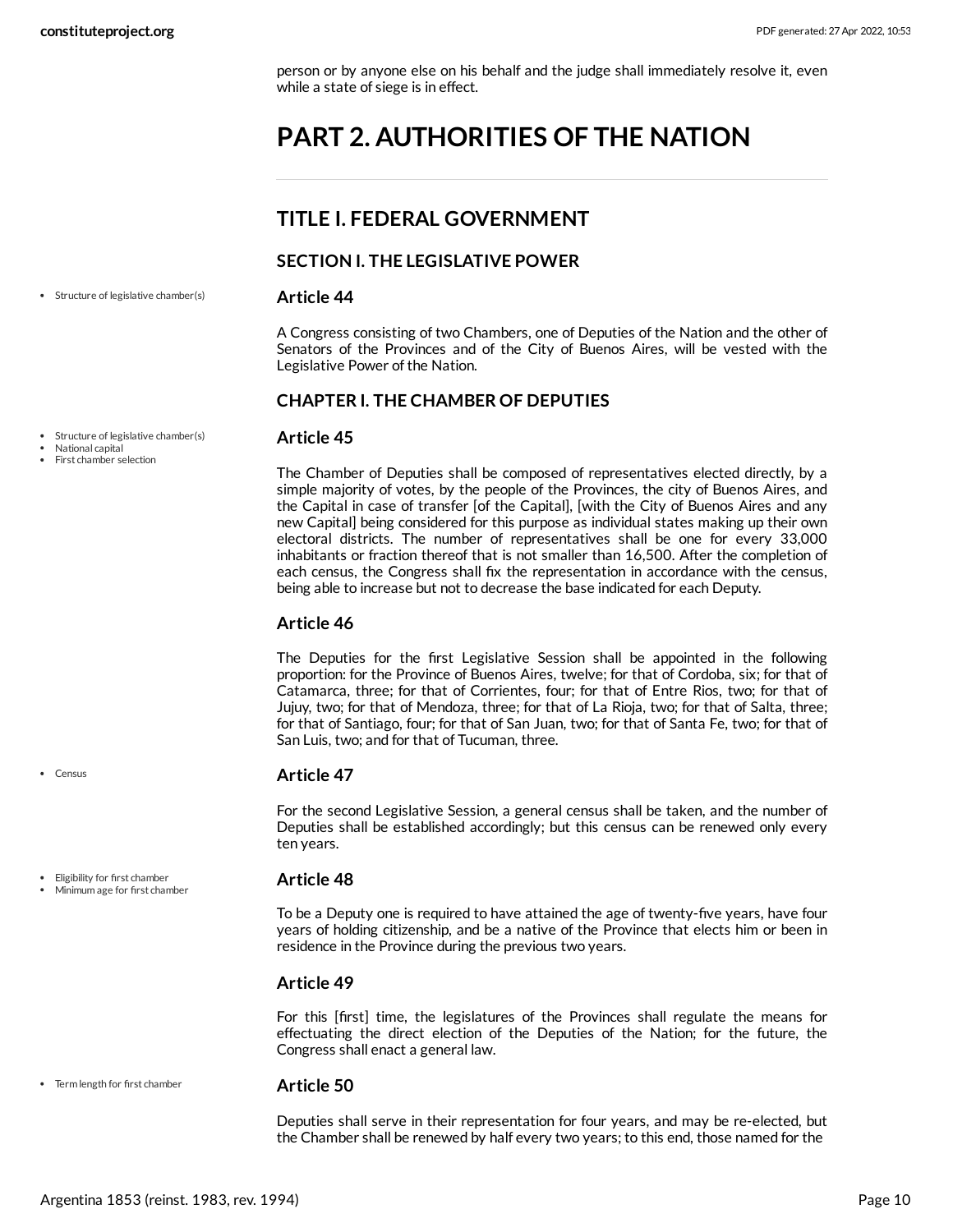• Replacement of legislators

first legislature, as soon as they meet, shall draw lots [to determine] who must leave after the first period.

#### <span id="page-10-4"></span>**Article 51**

In case of vacancy, the Government of the Province, or of the Capital, shall proceed with the legal election of a new member.

#### Tax bills

• Head of state removal

#### First chamber reserved policy areas

Supreme/ordinary court judge removal

#### <span id="page-10-2"></span>**Article 52**

The Chamber of Deputies has the exclusive right to initiate proposed laws on taxes and recruitment of troops.

#### <span id="page-10-3"></span>**Article 53**

Only the Chamber of Deputies has the right to bring charges before the Senate against the President, the Vice President, the Chief of the Cabinet of Ministers, the Ministers, and the members of the Supreme Court, in cases where they are allegedly responsible for poor performance or for committing an offense in carrying out their duties, or for common crimes, after being apprized of [the charges] and having declared by a twothirds majority of the members present that there is cause for bringing an action.

#### **CHAPTER II. THE SENATE**

#### <span id="page-10-5"></span>**Article 54**

The Senate shall be composed of three Senators from each Province and three from the City of Buenos Aires, elected directly and jointly, with two seats corresponding to the political party obtaining the greatest number of votes, and the remaining one to the political party receiving the next largest number of votes. Each Senator shall have one vote.

#### <span id="page-10-1"></span>**Article 55**

The requirements to be elected Senator are: to have attained the age of thirty years, to have been a citizen of the Nation for six years, to enjoy an annual income of two thousand pesos or its equivalent, and to be a native of the Province that elects him or been in residence in the Province during the previous two years.

#### <span id="page-10-6"></span>**Article 56**

Senators serve six years in the exercise of their office, and may be re-elected indefinitely; but the Senate shall renew itself by one-third of the electoral districts every two years.

#### <span id="page-10-0"></span>**Article 57**

The Vice President of the Nation shall be President of the Senate, but shall have no vote except in the case of a tie in the voting.

#### **Article 58**

The Senate shall appoint a provisional president to preside over it in the event of the absence of the Vice President, or when the latter exercises the functions of President of the Nation.

### Head of state removal

#### **Article 59**

The Senate is charged with trying in public trial the persons impeached by the Chamber of Deputies, and its members shall take an oath when sitting for that purpose. When the person accused is the President of the Nation, the Senate shall be presided over by the President of the Supreme Court. No person shall be declared guilty except by a twothirds majority of the members present.

Size of second chamber

- Structure of legislative chamber(s)
- Second chamber selection
- Minimum age for second chamber
- Eligibility for second chamber Minimum age of supreme court judges
- Eligibility for head of state
- Eligibility for supreme court judges
- Minimum age of head of state
- Term length of second chamber

• Deputy executive Leader of second chamber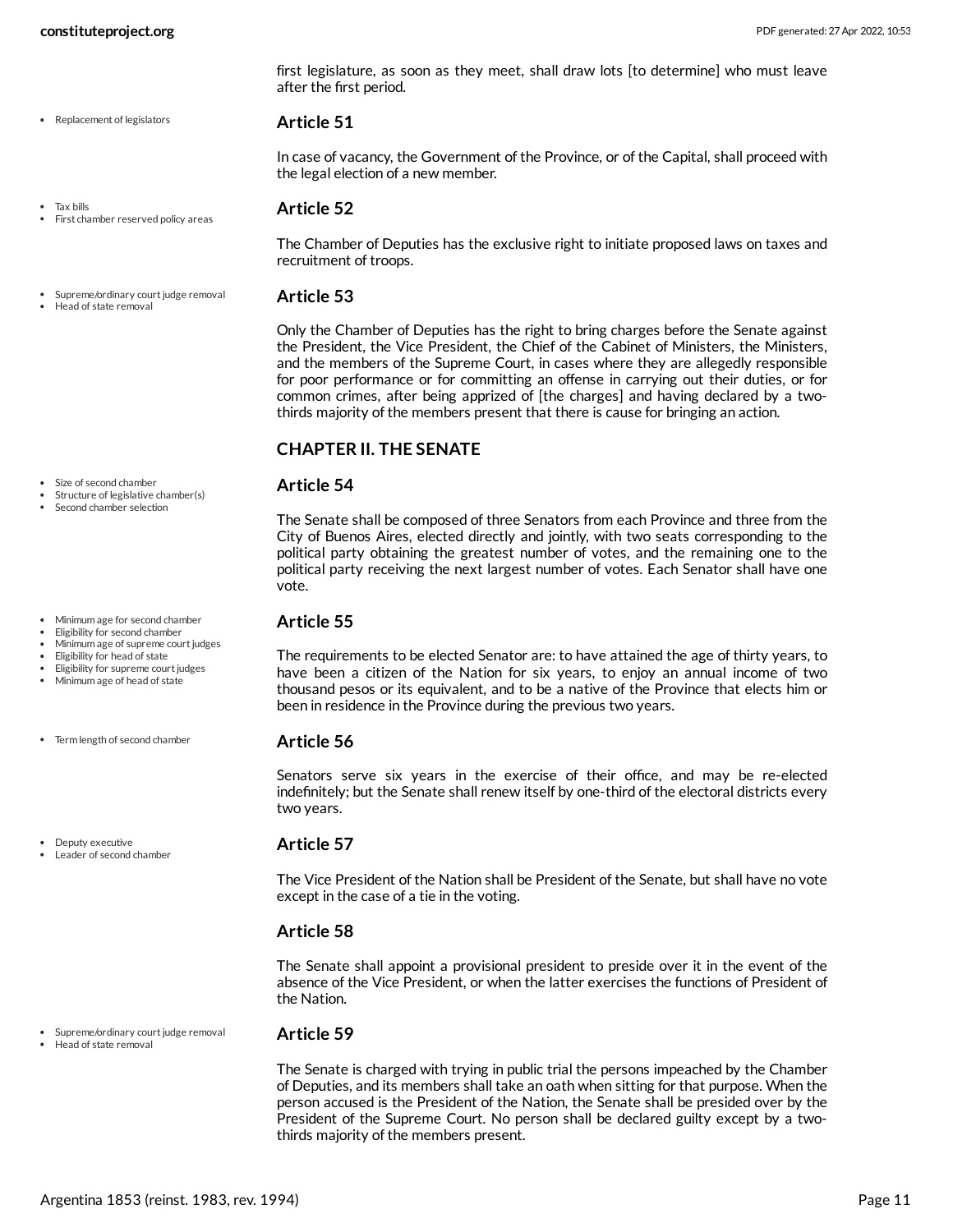<span id="page-11-7"></span><span id="page-11-6"></span><span id="page-11-5"></span><span id="page-11-4"></span><span id="page-11-3"></span><span id="page-11-2"></span><span id="page-11-1"></span><span id="page-11-0"></span>

| • Supreme/ordinary court judge removal<br>Head of state removal      | Article 60                                                                                                                                                                                                                                                                                                                                                                                                                                |
|----------------------------------------------------------------------|-------------------------------------------------------------------------------------------------------------------------------------------------------------------------------------------------------------------------------------------------------------------------------------------------------------------------------------------------------------------------------------------------------------------------------------------|
|                                                                      | The judgment shall go no further than to remove the accused person from office, and in<br>addition declare him incapable of holding any employment of honor, trust, or pay of the<br>Nation. But the party convicted shall, nevertheless, be subject to indictment, trial, and<br>punishment according to law before the ordinary courts.                                                                                                 |
| Second chamber reserved policy areas<br><b>Emergency provisions</b>  | Article 61                                                                                                                                                                                                                                                                                                                                                                                                                                |
|                                                                      | It is also within the power of the Senate whether to authorize the President of the<br>Nation to declare a state of siege, in one or several districts of the Republic, in case of<br>foreign invasion.                                                                                                                                                                                                                                   |
| Replacement of legislators                                           | <b>Article 62</b>                                                                                                                                                                                                                                                                                                                                                                                                                         |
|                                                                      | When a vacancy occurs in the Senate through death, resignation or other cause, the<br>Government unit affected by the vacancy shall proceed immediately to the election of a<br>new member.                                                                                                                                                                                                                                               |
|                                                                      | <b>CHAPTER III. PROVISIONS COMMON TO BOTH CHAMBERS</b>                                                                                                                                                                                                                                                                                                                                                                                    |
| Length of legislative sessions<br>Extraordinary legislative sessions | Article 63                                                                                                                                                                                                                                                                                                                                                                                                                                |
|                                                                      | Both Chambers shall assemble by themselves in regular sessions every year from<br>March 1 to November 30. They may also be convened in special sessions by the<br>President of the Nation or have their sessions extended.                                                                                                                                                                                                                |
| Attendance by legislators<br>Quorum for legislative sessions         | Article 64                                                                                                                                                                                                                                                                                                                                                                                                                                |
|                                                                      | Each Chamber is the judge of the validity of the election, rights and titles of its<br>members. Neither of them shall meet without an absolute majority of its members, but<br>a lesser number may compel the absent members to attend the sessions, under such<br>terms and penalties as each Chamber shall establish.                                                                                                                   |
|                                                                      | Article 65                                                                                                                                                                                                                                                                                                                                                                                                                                |
|                                                                      | Both Chambers begin and conclude their sessions simultaneously. Neither of them, while<br>assembled, shall adjourn its sessions for more than three days, without the other's<br>consent.                                                                                                                                                                                                                                                 |
| • Removal of individual legislators                                  | Article 66                                                                                                                                                                                                                                                                                                                                                                                                                                |
|                                                                      | Each Chamber shall determine its rules and, by a two-thirds vote, may discipline any<br>one of its members for disorderly conduct in the performance of his duties, or may<br>remove a member for physical or moral incapacity occurring after his admission, and<br>may even expel a member from the body; but a majority of one more than half of those<br>present shall be sufficient to decide on voluntary resignations from office. |
| Oaths to abide by constitution                                       | Article 67                                                                                                                                                                                                                                                                                                                                                                                                                                |
|                                                                      | Senators and Deputies, on assuming office, shall take an oath to dutifully discharge their<br>duties, and to proceed in everything in conformity with the requirements of this<br>Constitution.                                                                                                                                                                                                                                           |
| Immunity of legislators                                              | Article 68                                                                                                                                                                                                                                                                                                                                                                                                                                |
|                                                                      | No member of Congress may be indicted, judicially questioned, or harassed for the<br>opinions expressed or speeches made by him in the performance of his duties as a<br>legislator.                                                                                                                                                                                                                                                      |
| Removal of individual legislators<br>Immunity of legislators         |                                                                                                                                                                                                                                                                                                                                                                                                                                           |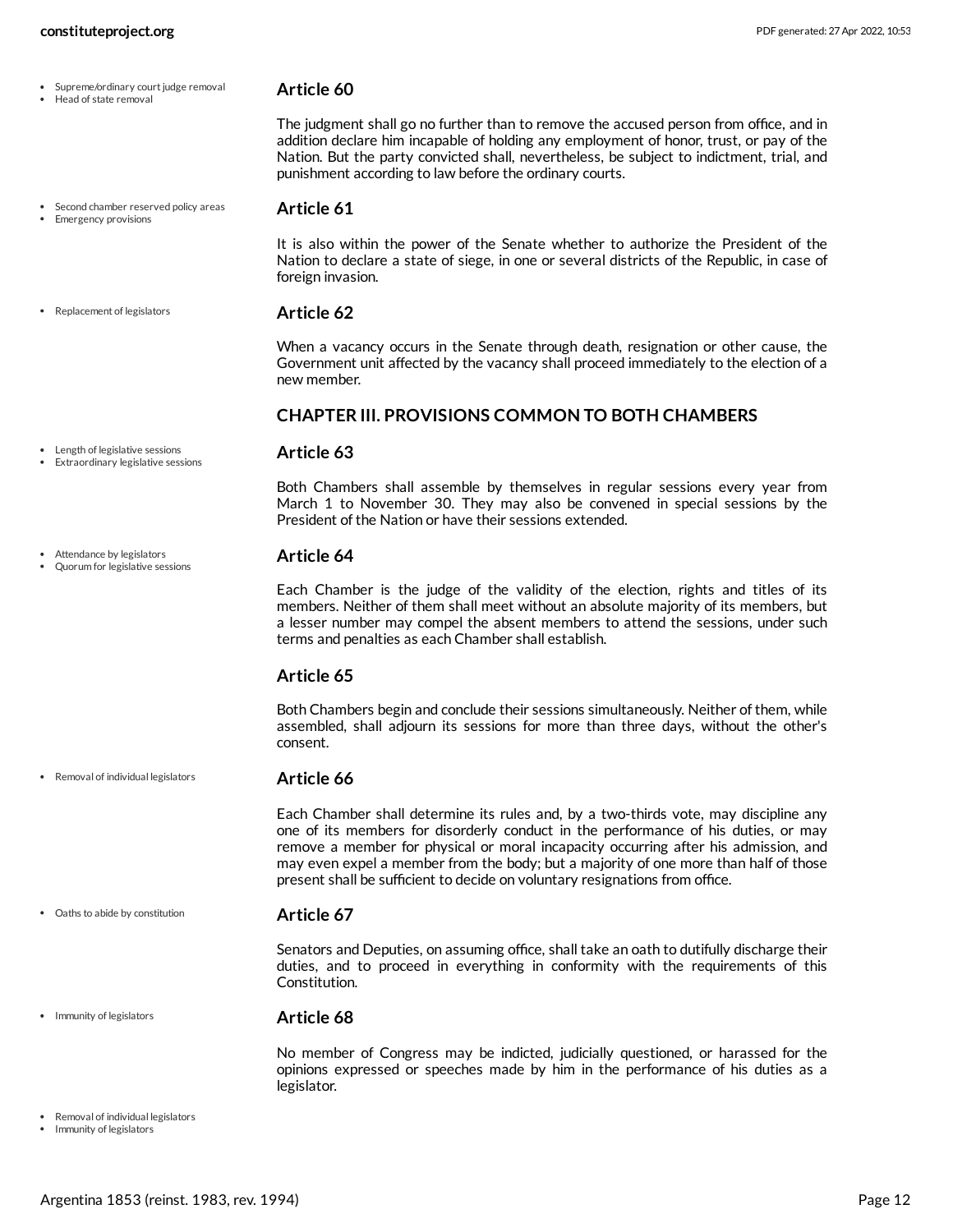<span id="page-12-5"></span><span id="page-12-3"></span><span id="page-12-2"></span>

|                                          | Article 69                                                                                                                                                                                                                                                                                                                                                                                                                                                                                 |
|------------------------------------------|--------------------------------------------------------------------------------------------------------------------------------------------------------------------------------------------------------------------------------------------------------------------------------------------------------------------------------------------------------------------------------------------------------------------------------------------------------------------------------------------|
|                                          | No Senator or Deputy, from the day of his election until he leaves office, may be<br>arrested, except in case of his being caught in flagrante in the commission of a capital or<br>other infamous or grave crime, in which case a summary report of the facts shall be<br>made to the appropriate Chamber.                                                                                                                                                                                |
| Removal of individual legislators        | Article 70                                                                                                                                                                                                                                                                                                                                                                                                                                                                                 |
|                                          | When a written charge is presented before the ordinary courts against any Senator or<br>Deputy, each Chamber, after examining the merits of the indictment in public trial, may<br>by a two thirds vote suspend the accused from his office and place him at the disposal of<br>the proper court for trial.                                                                                                                                                                                |
| • Legislative oversight of the executive | Article 71                                                                                                                                                                                                                                                                                                                                                                                                                                                                                 |
|                                          | Either of the Chambers may summon the Ministers of the Executive Power to its place<br>of assembly to receive such explanations or reports as it may consider necessary.                                                                                                                                                                                                                                                                                                                   |
| Outside professions of legislators       | <b>Article 72</b>                                                                                                                                                                                                                                                                                                                                                                                                                                                                          |
|                                          | No member of the Congress may receive employment or a commission from the<br>Executive Power, without previous consent of the respective Chamber, except for<br>permanent ranked positions.                                                                                                                                                                                                                                                                                                |
|                                          | Article 73                                                                                                                                                                                                                                                                                                                                                                                                                                                                                 |
|                                          | Regular clergymen cannot be members of the Congress, nor may Governors of the<br>Province that they head.                                                                                                                                                                                                                                                                                                                                                                                  |
| Compensation of legislators              | Article 74                                                                                                                                                                                                                                                                                                                                                                                                                                                                                 |
|                                          | The services of the Senators and Deputies are paid for by the Treasury of the Nation,<br>with an assignment of funds that the law shall fix.                                                                                                                                                                                                                                                                                                                                               |
|                                          | <b>CHAPTER IV. THE POWERS OF CONGRESS</b>                                                                                                                                                                                                                                                                                                                                                                                                                                                  |
|                                          | Article 75                                                                                                                                                                                                                                                                                                                                                                                                                                                                                 |
|                                          | The Congress shall have power:                                                                                                                                                                                                                                                                                                                                                                                                                                                             |
|                                          | 1. To legislate in customs matters. To establish import and export duties, which, like<br>the appraisals of goods on which duties are imposed, shall be uniform throughout<br>the Nation.                                                                                                                                                                                                                                                                                                  |
| Subsidiary unit government               | 2. To impose indirect taxes, as a power concurrent with the Provinces. To impose<br>direct taxes proportionately equal throughout the territory of the Nation, for a<br>specified period of time, provided that the defense, common security and general<br>welfare of the State require them. The taxes foreseen by this clause, with the<br>exception of the part or whole of those that are predestined for specific purposes,<br>are subject to co-participation [with the Provinces]. |
|                                          | A legal covenant, based on agreements between the Nation and the Provinces,<br>shall institute regulations for co-participation in these taxes, guaranteeing the<br>automatic remittal of the funds.                                                                                                                                                                                                                                                                                       |
| Reference to fraternity/solidarity       | The distribution between and among the Nation, the Provinces and the City of<br>Buenos Aires, shall be effectuated in direct relation to the competencies, services<br>and functions of each one of them, observing objective criteria for distribution;<br>said distribution shall be equitable, show solidarity, and shall give priority to                                                                                                                                              |

<span id="page-12-4"></span><span id="page-12-1"></span><span id="page-12-0"></span>achieving an equivalent level of development, quality of life and equality of

opportunity throughout the entire National territory.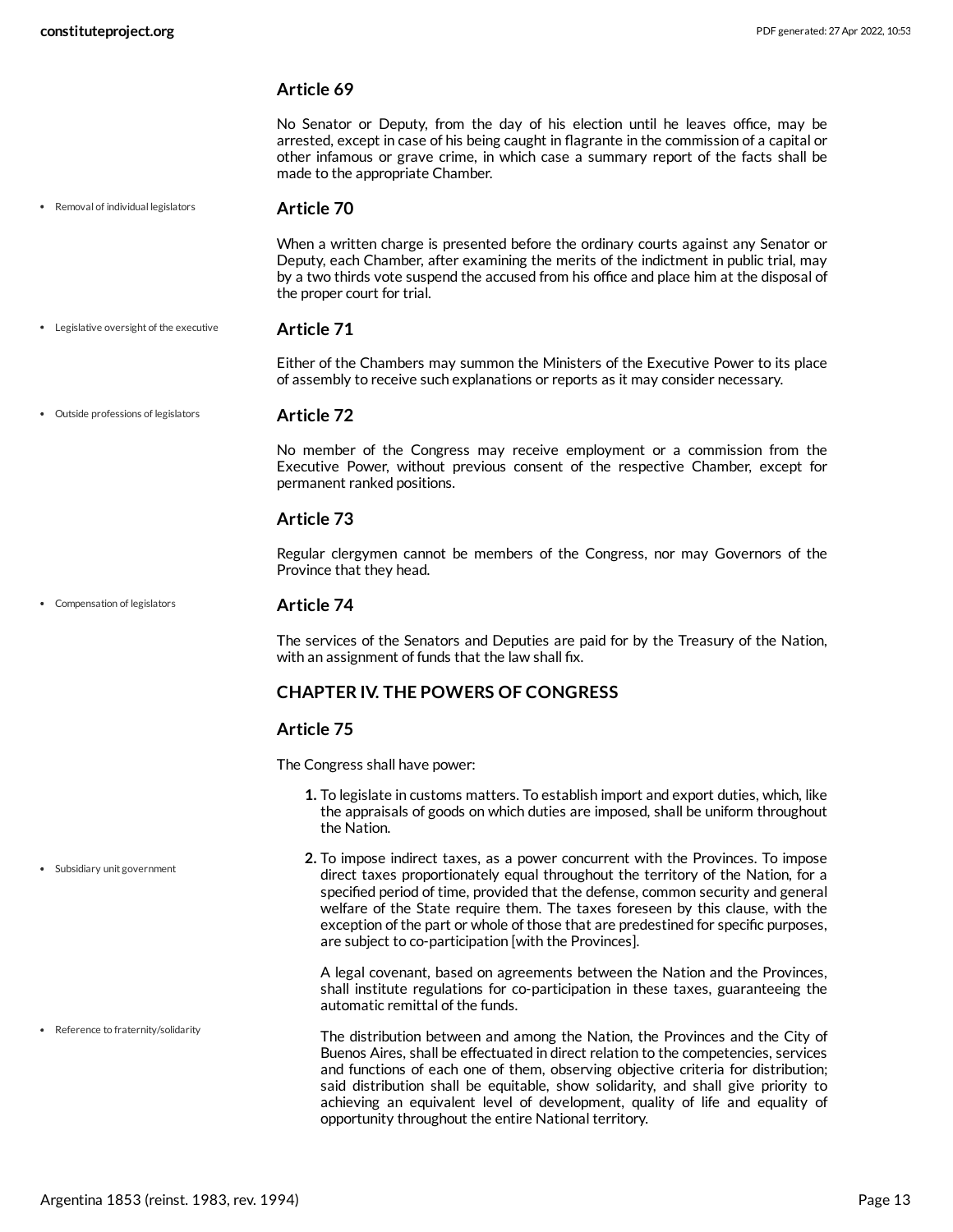**2.** The legal covenant shall have the Senate as its Chamber of origin and must be passed by an absolute majority of the totality of the members of each Chamber; it may not be modified unilaterally or subjected to regulations, and it shall be approved by the Provinces.

There shall not be a transfer of competency, services, or functions without the respective reallocation of revenues, as approved by a law of the Congress, if applicable, and by the interested Province or the City of Buenos Aires, as the case may be.

A Federal fiscal body shall be in charge of controlling and administering the execution of what is established by this clause, as determined by law, which law shall ensure the representation of all the Provinces and the City of Buenos Aires in the body's composition.

- **3.** To establish and to modify specific reallocations of revenue [otherwise] subject to co-participation, for a specified period of time, through a special law approved by an absolute majority of the totality of the members of each Chamber.
- **4.** To borrow money on the credit of the Nation.
- **5.** To provide for the use and transfer of National lands.
- **6.** To establish and regulate a Federal bank with the power to issue money, as well as other National banks.
- **7.** To arrange payment of the domestic and foreign debt of the Nation.
- **8.** To fix annually, in conformity with the guidelines established in the third paragraph of clause 2 of this article, the general budget of expenditures and the calculation of resources of the National administration, based on the general program of government and on the public spending plan, and to approve or reject the spending account.
- **9.** To grant subsidies from the National Treasury to those Provinces whose revenues, according to their budgets, are insufficient to meet their ordinary expenses.
- **10.** To regulate the free navigation of internal rivers, to open the ports it shall consider necessary, and to create or close customhouses.
- **11.** To coin money, to regulate its value and that of foreign currency, and to adopt a uniform system of weights and measures for the whole Nation.
- **12.** To enact the Civil, Commercial, Penal, Mining, and Labor and Social Security Codes, in a unified body or separately, without such codes altering local jurisdictions; their application belonging to the federal or provincial courts, depending on which jurisdiction the things or persons [in litigation] come under; and, especially, [to enact] general laws for the whole Nation on naturalization and nationality, in accordance with the principle of nationality by birth and by choice for Argentine citizenship; as well as on bankruptcy, on counterfeiting of currency and public documents of the State; and those general laws that may require the establishment of trial by juries.
- **13.** To regulate commerce with foreign nations and of the Provinces among themselves.
- **14.** To regulate and establish the general post offices of the Nation.
- **15.** To settle permanently the boundaries of the National territory, to fix those of the Provinces, to create new Provinces, and to determine, by special legislation, the organization, administration and government that National territories remaining outside the boundaries assigned to the Provinces must have.
- **16.** To provide for the security of the frontiers.
- **17.** To recognize the ethnic and cultural pre-existence of indigenous Argentine peoples.

Central bank

• Integration of ethnic communities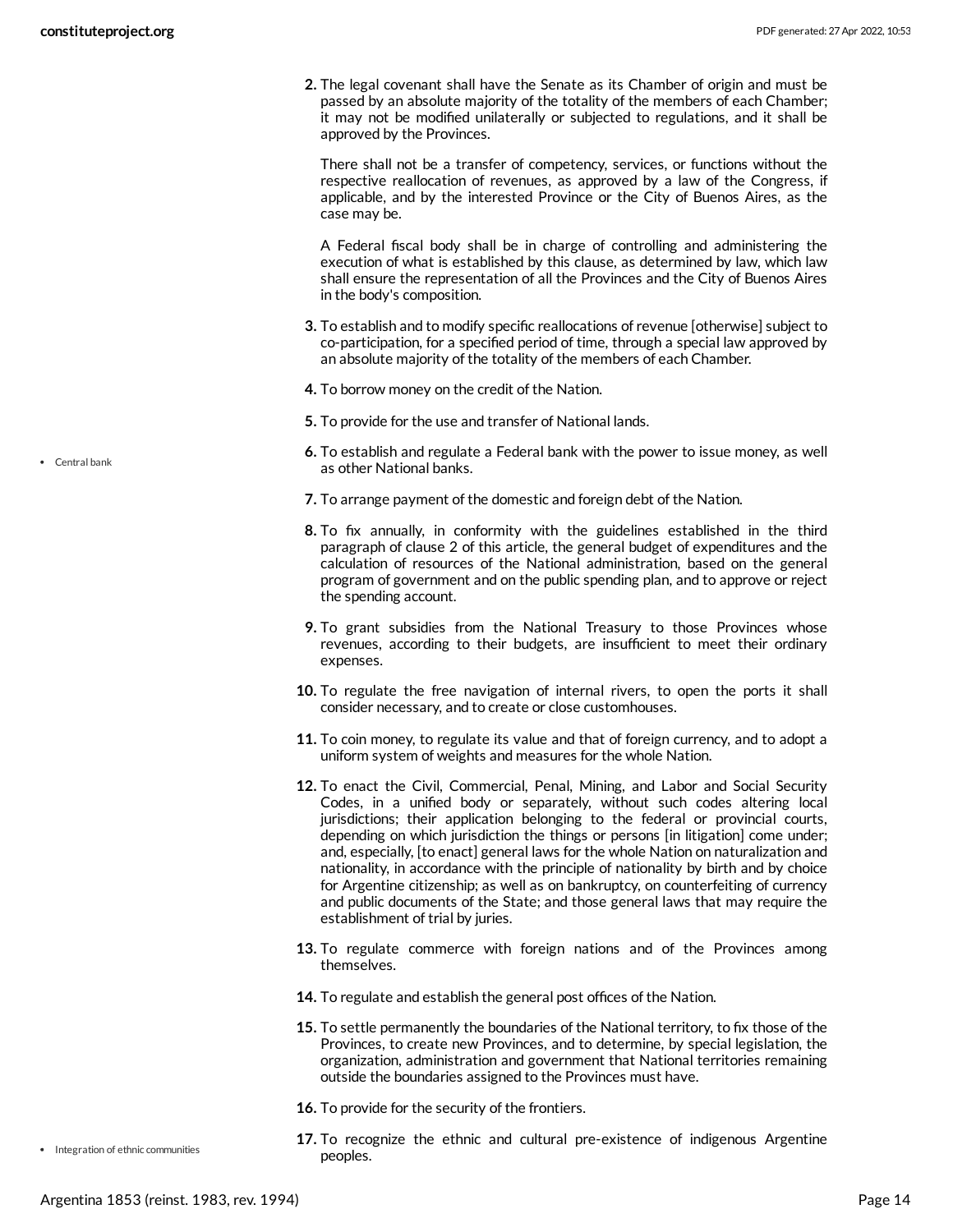• Protection of language use

- Second chamber reserved policy areas
- Free education
- Reference to art
- Right to culture

- Legal status of treaties
- International organizations
- International law Rights of children
- International human rights treaties
- Treaty ratification
- <span id="page-14-1"></span>**17.** To guarantee respect for their identity and their right to bilingual and intercultural education; to recognize the legal standing of their communities, and the possession and community property over lands they have traditionally occupied, and to regulate the transfer of other lands fit and sufficient for human development - none of which may be alienable, conveyable or susceptible to encumbrances or attachments. To assure their participation in the related administration of their natural resources and of other interests affecting them. The Provinces may exercise these powers concurrently.
- **18.** To provide whatever is conducive to the prosperity of the country, to the improvement and welfare of all the Provinces, and to the advancement of learning, establishing general and university curricula, and promoting industry, immigration, the construction of railways and navigable canals, the settlement of government-owned lands, the introduction and establishment of new industries, the importation of foreign capital and the exploration of the interior rivers, through laws protective of these goals and by temporary concessions of privileges and incentive awards.
- <span id="page-14-4"></span><span id="page-14-0"></span>**19.** To provide whatever is conducive to human development, to economic progress with social justice, to the productivity of the National economy, to the generation of employment, to the professional development of workers, to the protection of the value of money, to research and scientific and technological development, including its dissemination and utilization.
	- To provide for the harmonious growth of the Nation and for populating its territory; to promote differentiated policies that lead to balancing the irregular development of Provinces and regions. For these initiatives, the Senate shall be the initiating Chamber.
		- To pass laws on the organization of and basis for education which consolidate National unity, paying respect to Provincial and local particularities; which assure the undelegable responsibility of the State, the participation of the family and society, the promotion of democratic values and the equality of opportunities and means without any discrimination whatsoever, and which guarantee the principles of free and equitable public education by the State and the autonomy and self-sufficiency of the National universities.
		- To enact laws which protect cultural identity and pluralism, the unrestrained creation and circulation of the works of authors, the artistic heritage, and cultural and audiovisual spaces.
- <span id="page-14-2"></span>**20.** To establish tribunals inferior to the Supreme Court of Justice, to create and eliminate offices, to fix the duties thereof, to grant pensions, to decree honors, and to grant general amnesties.
- **21.** To accept or reject the reasons for the resignation of the President or Vice President of the Republic; and to declare the need to proceed to a new election.
- <span id="page-14-3"></span>**22.** To approve or reject treaties entered with other nations and with international organizations, and concordats with the Holy See. Treaties and concordats have higher standing than laws.
	- The following [international instruments], under the conditions under which they are in force, stand on the same level as the Constitution, [but] do not repeal any article in the First Part of this Constitution, and must be understood as complementary of the rights and guarantees recognized therein: The American Declaration of the Rights and Duties of Man; the Universal Declaration of Human Rights; the American Convention on Human Rights; the International Covenant on Economic, Social and Cultural Rights; the International Covenant on Civil and Political Rights and its Optional Protocol; the [International] Convention on the Prevention and Punishment of Genocide; the International Convention on the Elimination of all Forms of Racial Discrimination; the Convention on the Elimination of All Forms of Discrimination Against Women; the Convention Against Torture and other Cruel, Inhumane or Degrading Treatment or Punishment; and the Convention on the Rights of the Child. They may only be denounced, if such is to be the case, by the National Executive Power, after prior approval by two thirds of the totality of the members of each Chamber.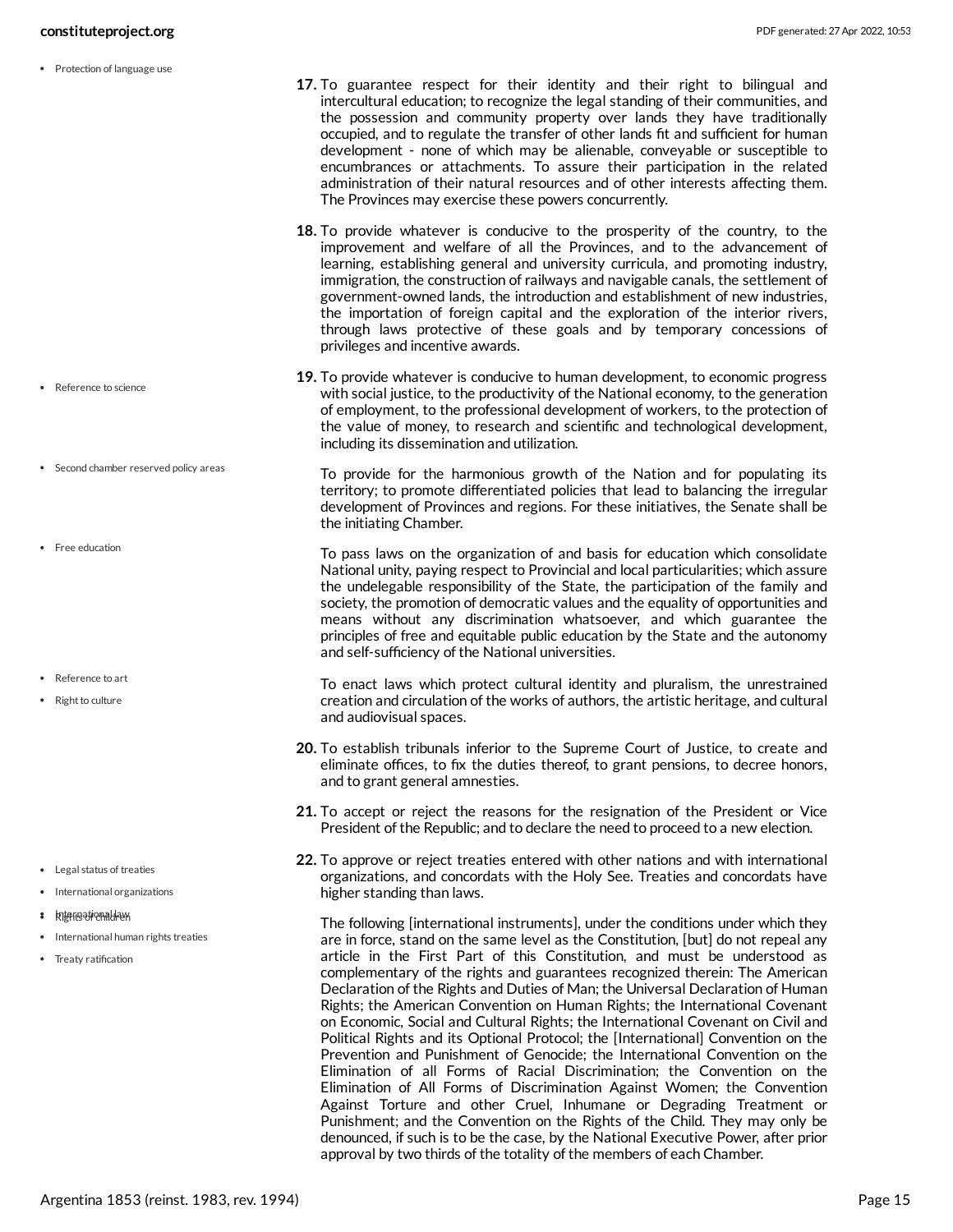- **22.** Other treaties and conventions on human rights, after being approved by Congress, shall require the vote of two-thirds of the totality of the members of each Chamber in order to enjoy standing on the same level as the Constitution.
- **23.** To legislate and promote proactive measures that guarantee true equality of opportunity and treatment, and the full enjoyment and exercise of the rights recognized by this Constitution and by current international treaties on human rights, in particular with respect to children, women, the elderly and people with disabilities.

To enact a special and integral social security system that protects needy children, from gestation through the end of elementary schooling, and that protects the mother during pregnancy and nursing.

**24.** To approve treaties of integration which delegate competence and jurisdiction to international organizations under conditions of reciprocity and equality, and which respect the democratic order and human rights. Any rules enacted pursuant thereto have higher standing than laws.

The approval of these treaties with Latin American States shall require the absolute majority of the totality of the members of each Chamber. In the case of treaties with other States, the National Congress, by an absolute majority of the members present in each Chamber, shall declare the desirability of approving the treaty, and it shall only be approved by an absolute majority vote of the totality of the members of each Chamber, one hundred and twenty days after the declaratory act.

Denunciation of any of the treaties mentioned in this clause shall require the prior approval of an absolute majority of the totality of the members of each Chamber.

- **25.** To authorize the Executive Power to declare war or make peace.
- **26.** To empower the Executive Power to order reprisals, and to establish regulations for prizes of war.
- **27.** To fix the size of the Armed Forces in time of peace and war, and to establish the regulations for their organization and administration.
- **28.** To permit the entry of foreign troops into the territory of the Nation, and the departure of national forces from it.
- **29.** To declare a state of siege in one or several parts of the Nation in case of internal disturbance, and to approve or suspend a state of siege declared by the Executive during its recess.
- **30.** To exercise exclusive legislation in the territory of the Nation's Capital and to establish legislation necessary to achieve the specific goals of the establishments of National utility throughout the territory of the Republic. Provincial and Municipal authorities shall retain police and taxation powers over these establishments, as long as those powers do not interfere with the achievement of the establishments' goals.
- **31.** To order the Federal intervention of a Province or of the City of Buenos Aires.

To approve or to revoke an intervention decreed by the Executive Power during [a congressional] recess.

**32.** To enact all laws and regulations that may be necessary to carry out the foregoing powers, and all others granted by the present Constitution to the Government of the Argentine Nation.

#### **Article 76**

Any delegation of legislative power to the Executive Power is prohibited, except in specified matters concerning administration or public emergency, with a fixed period of

- State support for children
- Rights of children
- State support for the disabled
- State support for the elderly
- International organizations

- Power to declare/approve war
- Designation of commander in chief

• Emergency provisions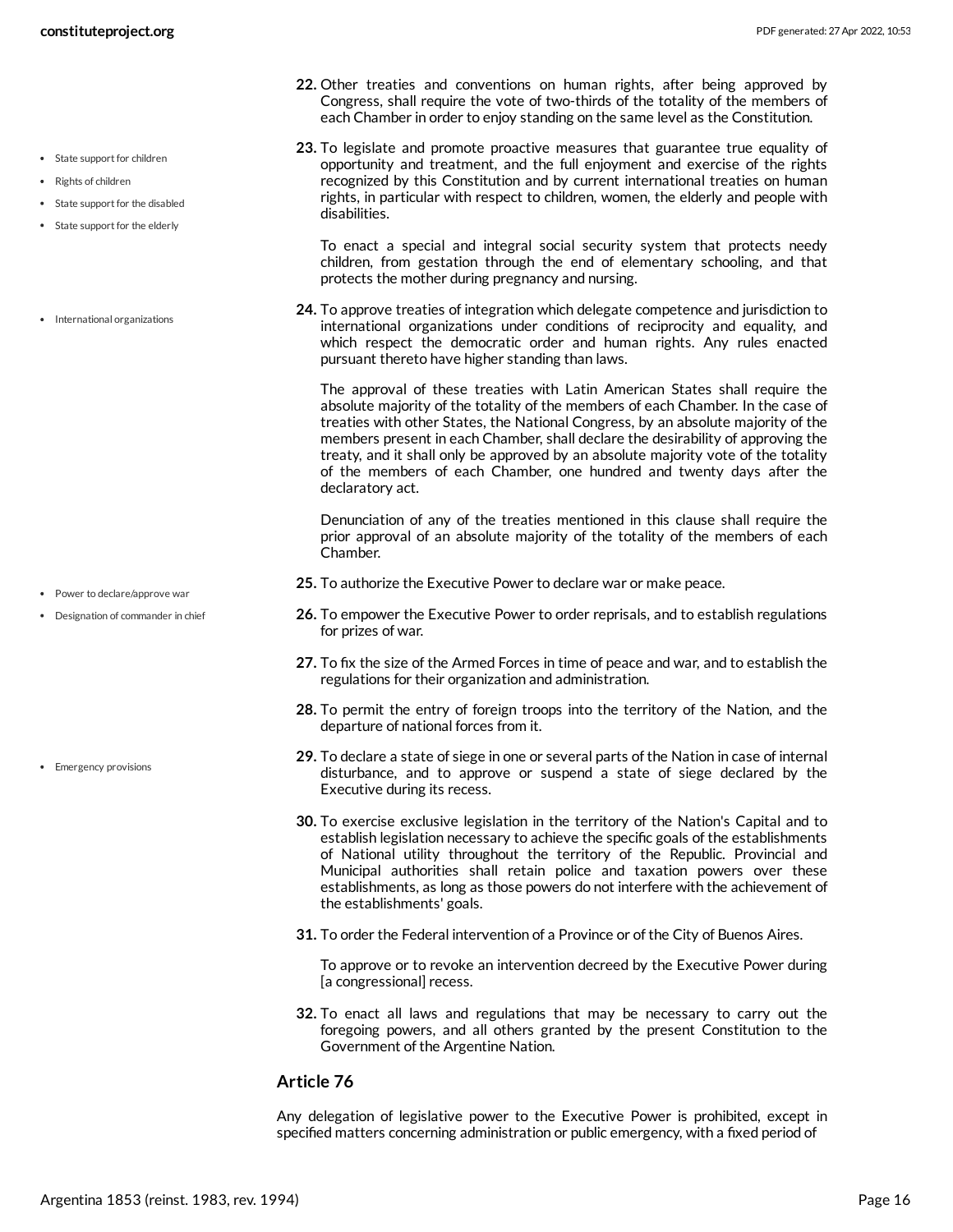time for exercise of the delegated authority, which may only be exercised within the terms established by Congress.

The termination [of a legislative delegation] as a result of the passing of the time period provided in the preceding paragraph shall not entail the review of the legal relationships that arose under the rules dictated pursuant to legislative delegation.

<span id="page-16-1"></span>Laws may originate in either Chamber of Congress, through bills proposed by their members or by the Executive Power, except for the exceptions that this Constitution

Bills that modify the electoral system and the system of political parties shall be approved by an absolute majority of the totality of the members of the Chambers.

#### **CHAPTER V. ON THE ENACTMENT AND APPROVAL OF LAWS**

• Initiation of general legislation

Tax bills

Budget bills

Division of labor between chambers

Budget bills

Tax bills

Approval or veto of general legislation

When a bill is passed by the Chamber in which it originated, it is forwarded for debate to the other Chamber. If approved by both, it is presented to the Executive of the Nation for his review, and if it also obtains his approval, he promulgates it as law.

Legislative committees

#### <span id="page-16-3"></span>**Article 79**

<span id="page-16-2"></span>**Article 77**

establishes.

<span id="page-16-0"></span>**Article 78**

Each Chamber, after it approves a bill of law generally, may delegate to its committees the approval of specific parts of a bill, with the vote of an absolute majority of the totality of its members. The Chamber may also, with an equal number of votes, make the delegation inoperative and resume the regular procedures. The approval by the committee shall require the vote of the absolute majority of the totality of the members. Once the bill is approved by the committee, the regular procedures shall be followed.

Approval or veto of general legislation

#### **Article 80**

Any bill that is not returned at the end of ten working days is considered approved by the Executive Power. Bills that are partially rejected may not be approved as to their remaining parts. Nevertheless, those parts that are not rejected may be promulgated if they have normative autonomy and their partial approval does not alter the spirit or the unity of the bill as passed by Congress. In such a case, the procedures established for decrees of necessity and urgency shall be applied.

#### **Article 81**

No bill of law that has been wholly rejected by one of the Chambers may be reintroduced during that year's sessions. Neither Chamber may entirely reject a bill which originated in it and which afterwards was added onto or amended by the reviewing Chamber. If a bill is the subject of additions or corrections by the reviewing Chamber, the result of the vote must be indicated so as to establish if additions or corrections were made by absolute majority of those present or by two-thirds of those present. The originating Chamber may, by absolute majority of those present, approve the bill with the introduced additions or corrections, or insist on the original language, unless the additions or corrections were made by the reviewing Chamber by two-thirds of those present. In this latter case, the bill shall be forwarded to the Executive Power with the additions or corrections made by the reviewing Chamber, except that the originating Chamber may insist in its original language by a vote of two-thirds of those present. The originating Chamber may not introduce new additions or corrections over those made by the reviewing Chamber.

#### **Article 82**

<span id="page-16-4"></span>The will of each Chamber must be manifested expressly; tacit or implied approval is excluded in all cases.

Veto override procedure

Approval or veto of general legislation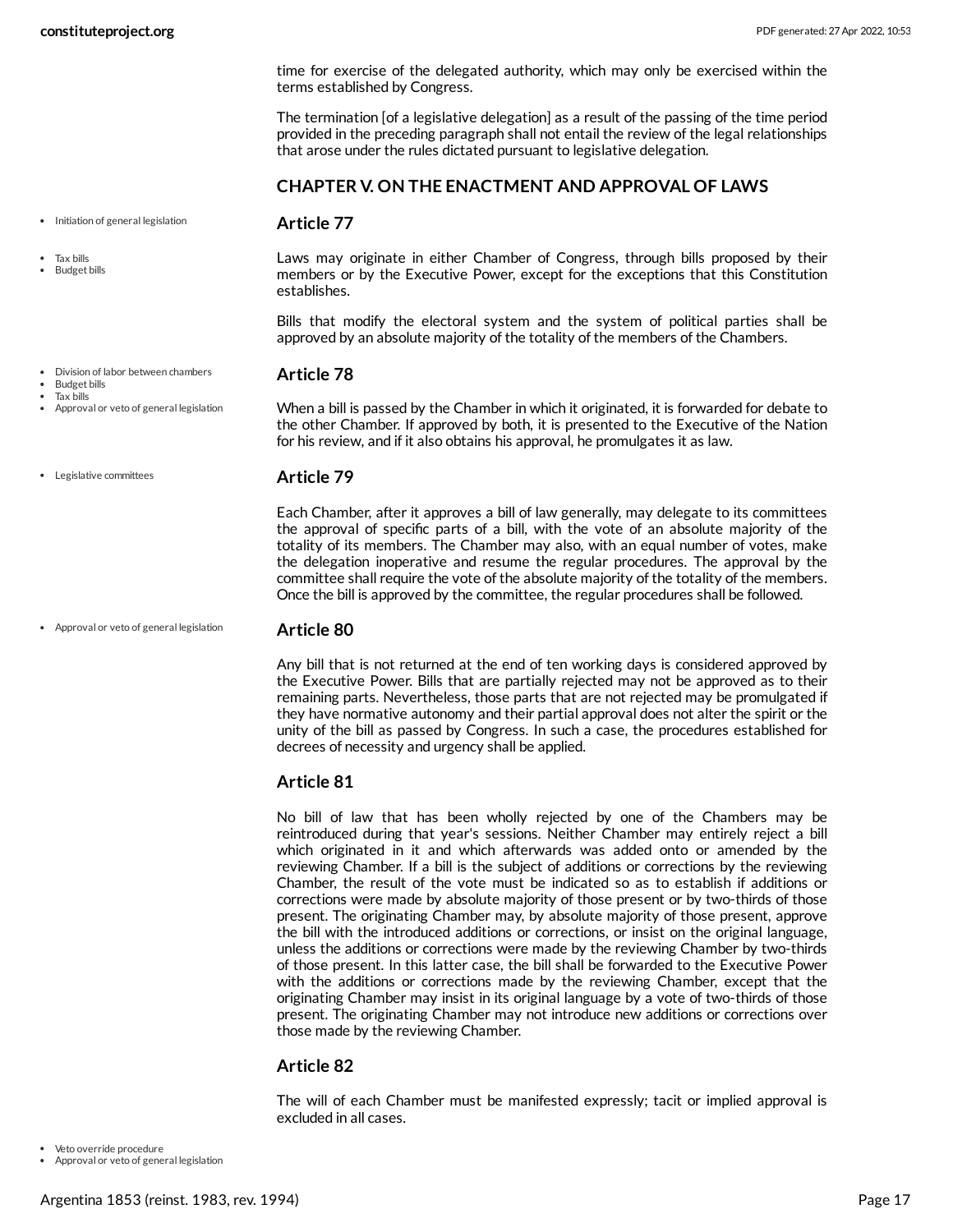#### **Article 83**

A bill wholly or partially rejected by the Executive Power shall be returned with its objections to the originating Chamber; the latter shall debate it anew, and if it ratifies it by a majority of two-thirds of the votes, the bill is sent again to the reviewing Chamber. If both Chambers pass it by a two-thirds majority, the bill becomes law and goes to the Executive Power for its promulgation. The voting in both Chambers shall be in this case by roll call, by yeas or by nays, and both the names and opinions of those voting as well as the objections of the Executive Power shall be immediately published in the press. If the Chambers disagree [with each other] regarding the [Executive's] objections, the bill may not be reintroduced in the sessions of that year.

#### **Article 84**

In the enactment of laws the following wording shall be used: "The Senate and Chamber of Deputies of the Argentine Nation, assembled in Congress, decree or sanction with the force of law."

#### **CHAPTER VI. OF THE OFFICE OF THE AUDITOR GENERAL OF THE NATION**

#### **Article 85**

External review of the wealth, economic aspects, finances and operations of the national public sector shall be an attribute of the Legislative Power.

The review and the opinion of the Legislative Power on the performance and general state of public administration shall be supported by reports from the Office of the Auditor General of the Nation.

This body of technical assistance of the Congress, with functional autonomy, shall be made up in the manner that the law that regulates its creation and operation establishes; such law shall be approved by an absolute majority of the members of each Chamber. The president of the body shall be appointed upon the proposal of the opposition political party having the greatest number of legislators in the Congress.

The Office of the Auditor-General of the Nation shall have under its charge the review of the legality, management, and audit of all activities of centralized and decentralized public administration, whatever its manner of organization may be, and any other functions that the law may grant it. Its intervention is required in the procedures approving or rejecting the accounting of collection and investment of public funds.

#### **CHAPTER VII. OF THE DEFENDER OF THE PEOPLE**

#### <span id="page-17-0"></span>**Article 86**

The Defender of the People is an independent body created within the ambit of the National Congress, which shall operate with full functional autonomy, without taking orders from any authority. Its mission is the defense and protection of human rights and other rights, guarantees and interests protected by this Constitution and by the law, against deeds, acts, and omissions of the Administration, and the review of the exercise of public administrative functions.

The Defender of the People has standing to litigate. He is appointed and removed by Congress by a vote of two-thirds of the members present in each one of the Chambers. He enjoys the immunities and privileges of legislators. He shall remain in office for five years, and may be reappointed only once.

The organization and operation of this institution shall be regulated by a special law.

#### **SECTION II. THE EXECUTIVE POWER**

• Ombudsman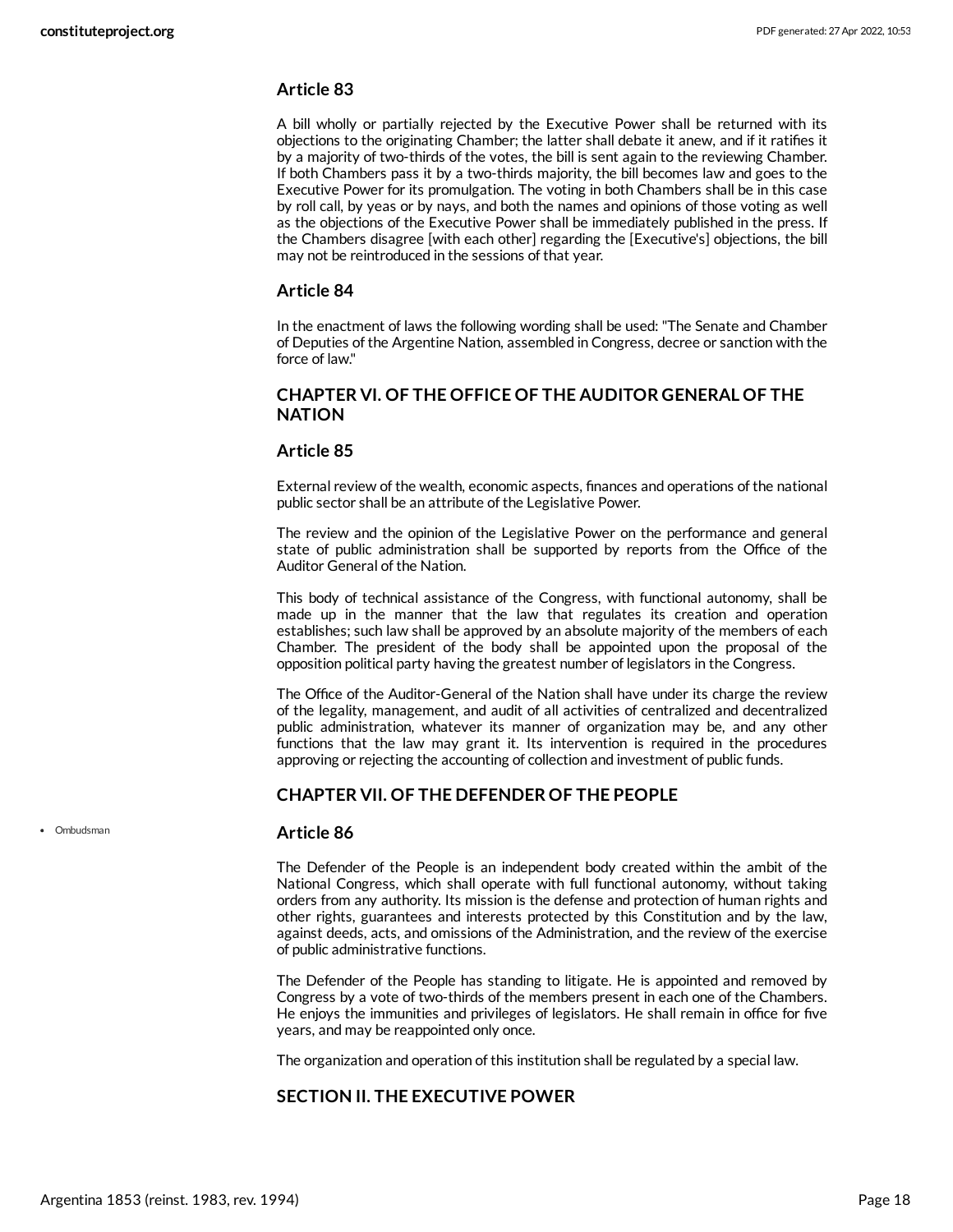- Name/structure of executive(s)
- · Deputy executive
- Head of state replacement
- Eligibility for head of state
- Deputy executive Minimum age of head of state
- 
- Head of state term length
- Head of state term limits

Oaths to abide by constitution

Deputy executive Head of state selection

• Head of state selection

# **Article 95**

The election shall be held within the two months prior to the conclusion of the mandate of the President in office.

#### **CHAPTER I. OF ITS NATURE AND DURATION**

#### <span id="page-18-4"></span>**Article 87**

The Executive Power of the Nation shall be discharged by a citizen with the title of "President of the Argentine Nation."

#### <span id="page-18-0"></span>**Article 88**

In case of illness, absence from the Capital, death, resignation, or removal of the President, the Executive Power shall be exercised by the Vice President of the Nation. In event of the removal, death, resignation, or incapacity of the President and the Vice President of the Nation, the Congress shall determine which public official shall fill the Presidency until the cause for the disability ceases or a new President is elected.

#### <span id="page-18-1"></span>**Article 89**

To be elected President or Vice President of the Nation requires one to have been born in Argentine territory or if one was born in a foreign country, to be the child of a native citizen and [to possess] the other qualifications required to be elected Senator.

#### <span id="page-18-3"></span>**Article 90**

The President and Vice President shall remain in office for a term of four years and may be reelected or succeed each other for only one consecutive term. If they have been reelected or succeeded each other, they may not be elected to either office, except after the interval of a term.

#### **Article 91**

The President of the Nation leaves office the day that his four-year term expires; without any event that may have interrupted his term being considered as a reason for completing it later.

#### **Article 92**

The President and Vice President enjoy a salary paid out from the Treasury of the Nation, which may not be altered during the term of their appointment. During that term, they may not hold other employment, or receive any other emolument from the Nation, or from any Province.

#### <span id="page-18-5"></span>**Article 93**

On assuming office, the President and Vice President shall take an oath, consistent with their religious beliefs, administered by the President of the Senate and before the assembled Congress, to: 'discharge with loyalty and patriotism the office of President (or Vice President) of the Nation and to observe and have faithfully observed the Constitution of the Argentine Nation.'

#### **CHAPTER II. OF THE MANNER AND TIME OF THE ELECTION OF THE PRESIDENT AND VICE PRESIDENT OF THE NATION**

#### <span id="page-18-2"></span>**Article 94**

The President and the Vice President of the Nation shall be elected directly by the People, in two rounds, as established by this Constitution. To this end, the national territory shall comprise a single district.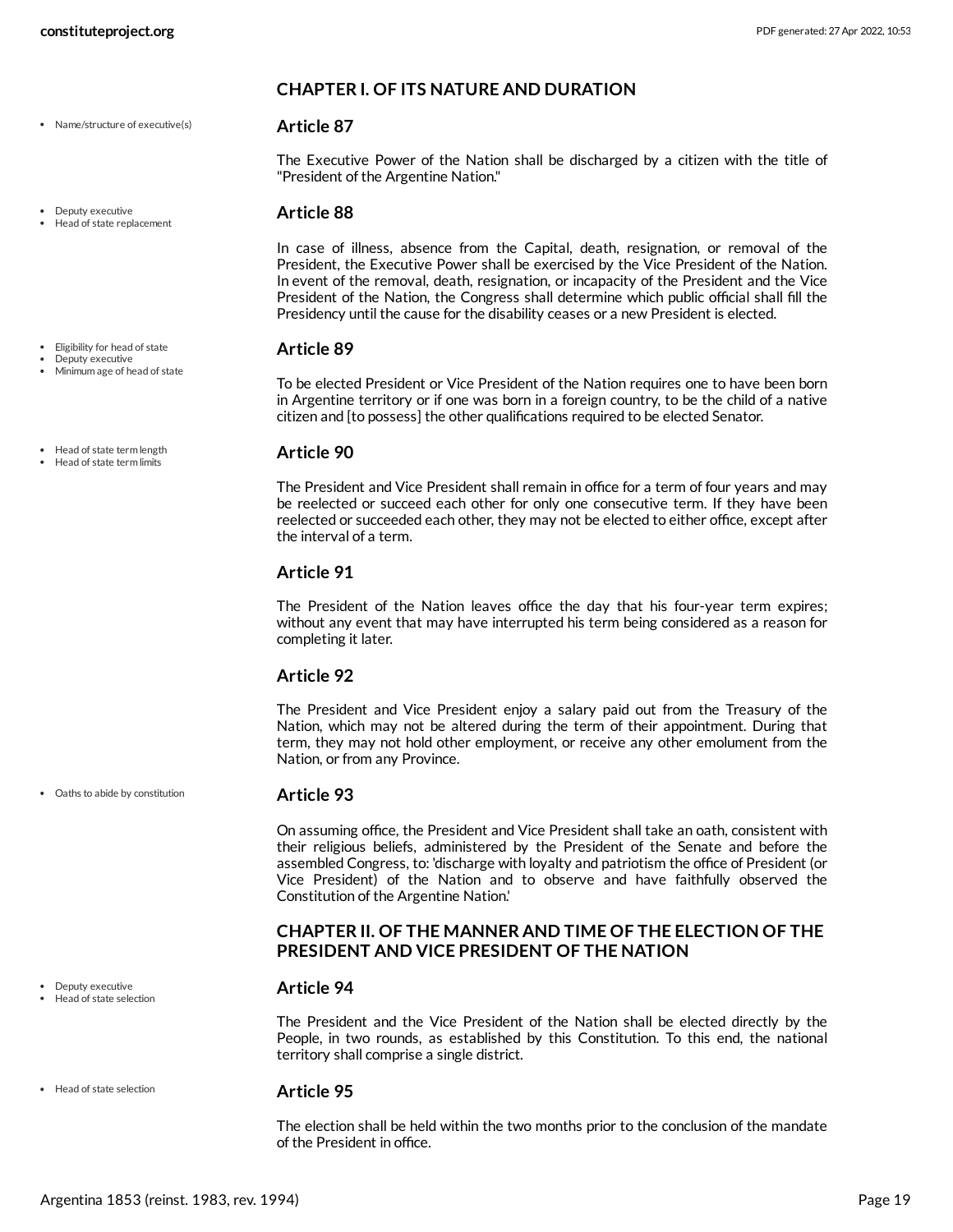Head of state selection

Head of state selection

<span id="page-19-2"></span>The second electoral round, should it be required, shall be held between the two tickets of candidates receiving the most votes, within thirty days after the first electoral round.

#### **Article 97**

When the ticket that received the most votes in the first round has obtained more than forty-five percent of the validly cast affirmative votes, its candidates shall be proclaimed President and Vice President of the Nation.

**Article 98** • Head of state selection

> When the ticket that received the most votes in the first round obtains at least forty percent of the validly cast affirmative votes and, in addition, there also exists a difference greater than ten percentage points with respect to the total of the affirmative votes validly cast for that ticket over the ticket that follows it in number of votes, its candidates shall be proclaimed President and Vice President of the Nation.

#### <span id="page-19-1"></span>**CHAPTER III. THE POWERS OF THE EXECUTIVE**

#### **Article 99**

<span id="page-19-0"></span>The President of the Nation has the following powers:

- **1.** He is the supreme chief of the Nation, chief of the government, and the politician responsible for the general administration of the country.
- **2.** He issues the instructions and regulations that may be necessary for the execution of the laws of the Nation, being careful not to alter their spirit through regulatory exceptions.
- **3.** He participates in the enactment of the laws according to the Constitution, promulgates them, and has them published.

The Executive Power may not issue dispositions of a legislative nature in any case whatsoever, under penalty of their absolute and incurable nullity.

Only when exceptional circumstances make it impossible to follow the regular procedures provided by this Constitution for the passing of laws, and the situation does not involve rules that regulate criminal, tax, or electoral matters or the regime governing political parties, may [the President] dictate decrees by reason of necessity and urgency, which are to be decided at a general meeting of Ministers, who must endorse them, together with the Chief of the Cabinet of Ministers.

<span id="page-19-5"></span>The Chief of the Cabinet of Ministers, personally and within ten days, shall submit the measure for the consideration of the Standing Bicameral Committee, whose membership must reflect the proportion of the political representation of each Chamber. This Committee shall forward its report within ten days to a plenary session of each Chamber for its express treatment, which the Chambers shall consider immediately. A special law approved by an absolute majority of the totality of the members of each Chamber shall regulate the procedure and the scope of the intervention of Congress.

**4.** He appoints the judges of the Supreme Court, with the consent of the Senate by two-thirds of its members present, in a public session convened for that purpose.

<span id="page-19-4"></span>He appoints the judges of lower Federal tribunals, taking into account the qualifications of the candidates, based on a binding list of three candidates nominated by the Judicial Council, with the [subsequent] consent of the Senate, [convened] in public session.

<span id="page-19-3"></span>A new appointment, preceded by the same consent, shall be necessary in order to maintain in office any of these magistrates once they attain the age of

• Head of state powers

Head of state decree power

• Standing committees

- Supreme court selection
- Public or private sessions Ordinary court selection
- Mandatory retirement age for judges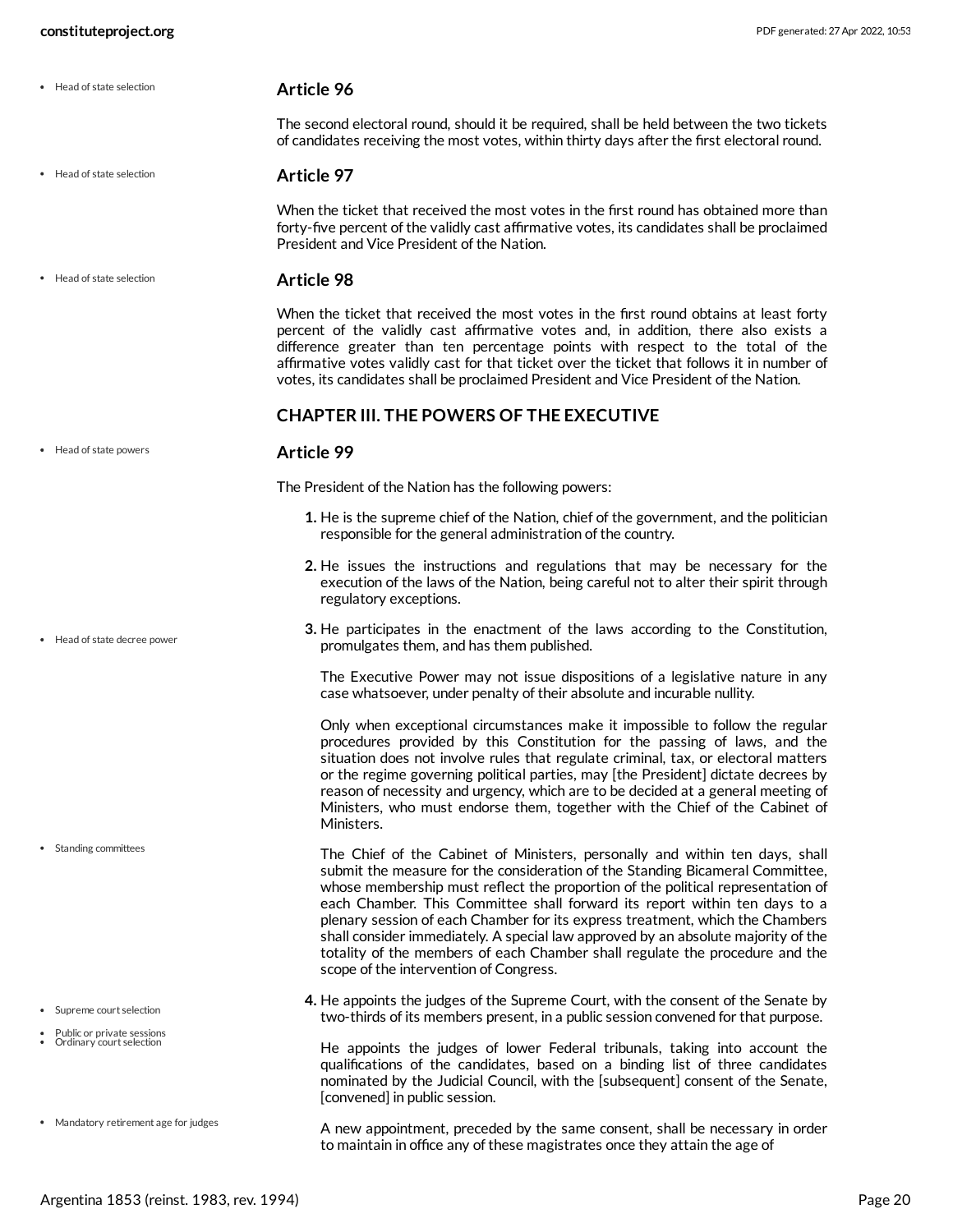- Power to pardon
- Head of state powers
- Cabinet selection
- Cabinet removal
- Attorney general

- Treaty ratification
- Foreign affairs representative
- International organizations
- Designation of commander in chief
- Selection of active-duty commanders
- Power to declare/approve war
- Power to declare/approve war
- Emergency provisions
- **4.** seventy-five. All appointments of magistrates whose age is that indicated or greater shall be made for five years and may be repeated indefinitely following the same procedure.
- **5.** He may grant pardons or commute punishment for crimes subject to federal jurisdiction, after a report by the appropriate court, except in cases of impeachment by the Chamber of Deputies.
- **6.** He may grant retirement pensions, retirements, leaves of absence, and pensions in accordance with the laws of the Nation.
- **7.** He may appoint and remove ambassadors, Ministers plenipotentiary, and charge d'affaires, with the consent of the Senate; on his own, he may appoint and remove the Chief of the Cabinet of Ministers and the other Ministers of the Cabinet, the officials of his office, consular agents, and employees whose appointment is not otherwise regulated by this Constitution.
- **8.** He shall open the sessions of Congress each year, with both Chambers meeting together for this purpose, and shall offer an account on that occasion of the state of the Nation, [and] of the reforms promised by the Constitution, and recommend for the consideration of Congress those measures he deems necessary and fitting.
- **9.** He extends the regular sessions of Congress, or convokes it for extraordinary sessions when an important interest in order or progress requires it.
- **10.** He supervises the exercise of authority by the Chief of the Cabinet of Ministers regarding the collection of the Nation's revenues and their investment, in accordance with the law or the budget of National expenditures.
- **11.** He concludes and signs treaties, concordats, and other negotiations required for the maintenance of good relations with international organizations and foreign nations, and receives their Ministers and admits their consuls.
- **12.** He is commander-in-chief of all Armed Forces of the Nation.
- **13.** He fills the military posts of the Nation: with the consent of the Senate, in the concession of posts or ranks of superior officers of the Armed Forces; and by himself on the battlefield.
- **14.** He has the Armed Forces at his disposal, and takes charge of their organization and deployment, according to the needs of the Nation.
- **15.** He declares war and orders reprisals with the authorization and approval of Congress.
- **16.** He declares in a state of siege one or various parts of the Nation, in case of foreign invasion and for a limited time, with the consent of the Senate. In the event of internal disorder, he has this power only when Congress is in recess, because this is a power belonging to that body. The President exercises this power with the limitations prescribed in article 23.
- **17.** He may request any information he considers appropriate from the Chief of the Cabinet of Ministers and from the heads of all branches and departments of the administration, and, through them, from all other employees, and they are required to provide it.
- **18.** He may leave the territory of the Nation with the permission of Congress. During Congressional recess, he may only do so without permission for reasons justified by public service.
- **19.** He may fill vacancies in offices that require the consent of the Senate and that occur during its recess, by means of temporary appointments that shall expire at the end of the next Legislative session.
- **20.** He decrees the Federal intervention of a Province or of the City of Buenos Aires in the event of Congressional recess, and he must simultaneously convene Congress to consider it.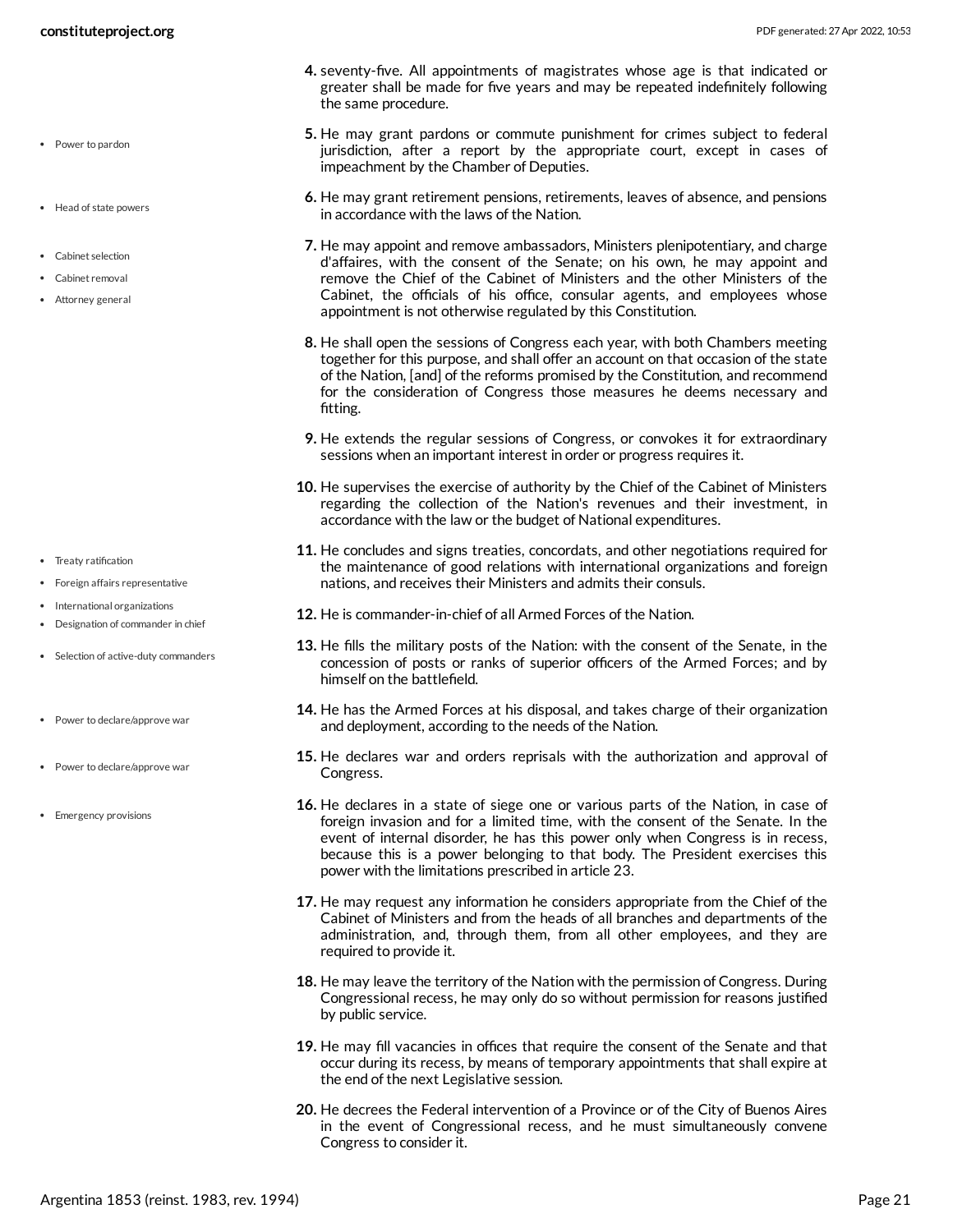Powers of cabinet

- Establishment of cabinet/ministers
- Eligibility for cabinet

• Budget bills

Legislative oversight of the executive

• Standing committees

• Standing committees Head of state decree power

### **CHAPTER IV. CONCERNING THE CHIEF OF THE CABINET AND OTHER MINISTERS OF THE EXECUTIVE BRANCH**

#### <span id="page-21-1"></span>**Article 100**

The Chief of the Cabinet of Ministers and other Secretary-Ministers, whose number and competence shall be established by a special law, shall have under their responsibility the handling of the Nation's business, and shall endorse and legalize the acts of the President through their signatures, without which the [President's] acts have no effect.

<span id="page-21-0"></span>The Chief of the Cabinet of Ministers, who has political responsibility to the National Congress, shall have the power:

- **1.** To exercise the general administration of the country.
- **2.** To issue the acts and regulations that may be necessary to exercise the powers that this article grants to him and those that the President of the Nation delegates to him, with the endorsement of the Secretary-Minister of the branch to which the act or regulation refers.
- **3.** To make the appointments of employees of the administration, except for those [appointments] which fall to the President.
- **4.** To exercise the functions and powers that the President of the Nation may delegate to him, and to resolve with the consent of the Cabinet matters that the Executive Power may assign to him, or upon his own initiative matters that he deems necessary within the scope of his competence.
- **5.** To coordinate, prepare for, and convene sessions of the Cabinet of Ministers, presiding over them in the event of the President's absence.
- **6.** To send to Congress the bills concerning the Ministries and the National Budget, after previous [favorable] treatment at a Cabinet meeting and approval by the Executive Power.
- **7.** To see to the collection of the revenues of the Nation and to execute the National Budget law.
- **8.** To approve decrees establishing implementing regulations for laws, decrees that provide for the extension of ordinary sessions of Congress or the convening of extraordinary sessions, and the messages of the President promoting a legislative initiative.
- **9.** To attend sessions of Congress and participate in its debates, but without voting.
- **10.** Once ordinary sessions of Congress have begun, to present together with the other Ministers a detailed account of the state of the Nation concerning the affairs of the respective departments.
- **11.** To produce the verbal or written reports and explanations that any of the Chambers may request from the Executive Power.
- **12.** To approve decrees that exercise powers delegated by Congress, which shall be subject to the review of the Standing Bicameral Committee.
- **13.** To approve, jointly with the other Ministers, decrees of necessity and urgency and decrees that partially promulgate laws. He shall personally submit these decrees for consideration by the Standing Bicameral Committee within ten days of their enactment.

The Chief of the Cabinet of Ministers may not simultaneously hold another ministry.

**Article 101** Legislative oversight of the executive

> The Chief of the Cabinet of Ministers must attend Congress at least once a month, attending each Chamber alternately, to inform them of the government's progress,

Argentina 1853 (reinst. 1983, rev. 1994) Page 22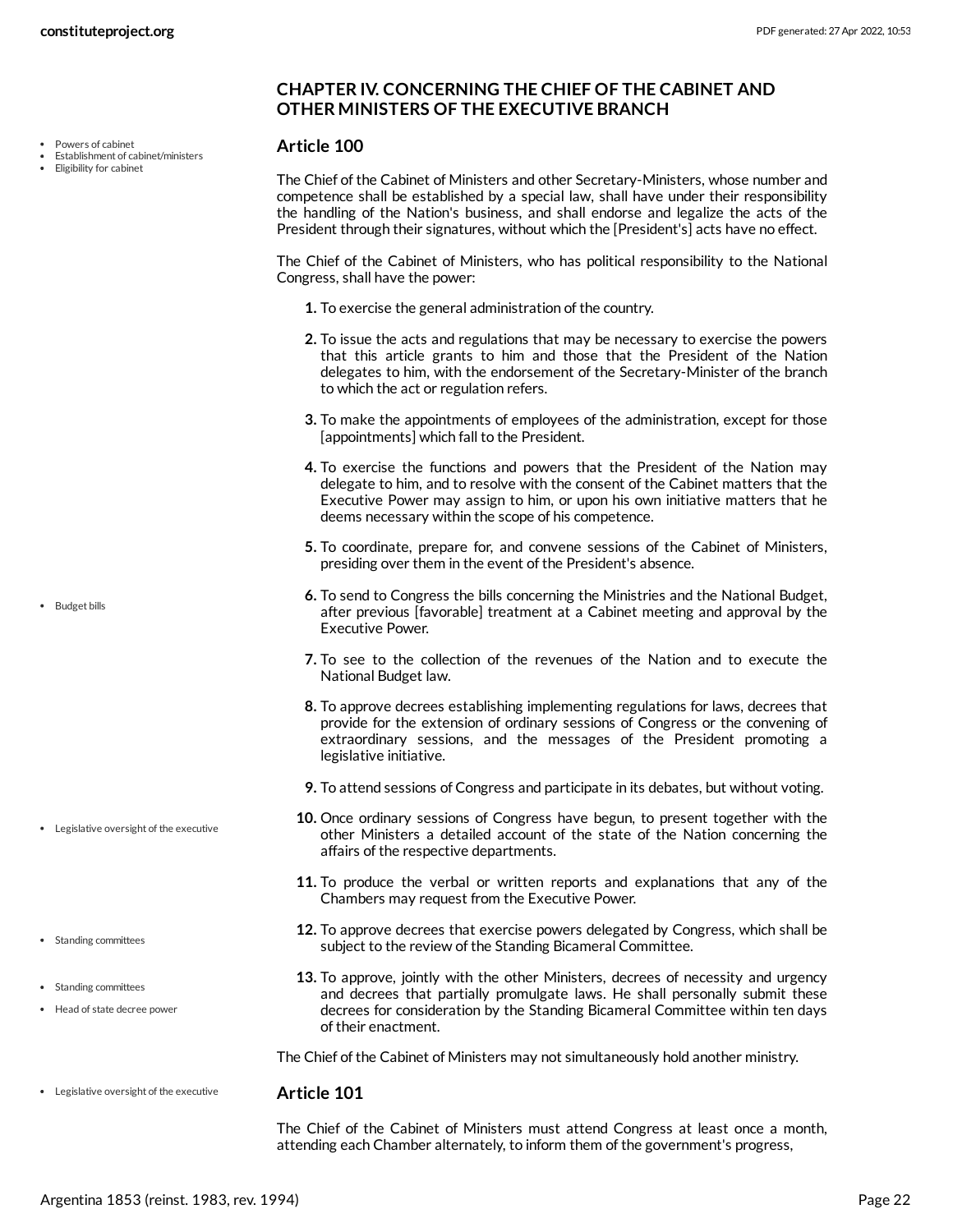Cabinet removal

without prejudice to what is provided for in Article 71. He may be cross-examined for the purposes of considering a censure motion, by an absolute majority vote of the totality of the members of either of the Chambers, and he may be removed by an absolute majority vote of the members of each of the Chambers.

#### <span id="page-22-0"></span>**Article 102**

Each minister is responsible for the acts that he legalizes and is jointly responsible for those in which he concurs with his colleagues.

#### **Article 103**

Ministers may not, in any case, issue resolutions on their own, except for those concerning the economic and administrative system of their respective departments.

**Article 104** Legislative oversight of the executive

> <span id="page-22-3"></span>Once the Congress has opened its sessions, the Ministers of the Cabinet shall submit a detailed report on the state of the Nation as it relates to the affairs of their respective departments.

Eligibility for cabinet

Structure of the courts

• Supreme court term length Protection of judges' salaries

#### <span id="page-22-1"></span>**Article 105**

Ministers may not be Senators or Deputies without first resigning their office as Minister.

#### **Article 106**

Ministers may attend the sessions of Congress and take part in their debates, but they may not vote.

#### **Article 107**

Ministers shall receive a salary established by law for their services, which may not be increased or decreased in favor of or to the detriment of those who are already in office.

#### **SECTION III. THE JUDICIAL POWER**

#### **CHAPTER I. ITS NATURE AND DURATION**

#### <span id="page-22-5"></span>**Article 108**

The Judicial Power of the Nation shall be vested in a Supreme Court of Justice, and in such lower courts as the Congress may establish in the territory of the Nation.

#### **Article 109**

In no case may the President of the Nation exercise judicial functions, assume jurisdiction over pending cases, or reopen those decided.

#### <span id="page-22-4"></span>**Article 110**

The judges, both of the Supreme Court and of the inferior courts of the Nation, shall hold their offices during their good behavior, and shall receive for their services a compensation that the law shall determine and that shall not be diminished in any way while they remain in office.

Minimum age of supreme court judges • Eligibility for supreme court judges

#### <span id="page-22-2"></span>**Article 111**

No one shall be able to be a member of the Supreme Court of Justice without being a lawyer of the Nation, with eight years of practice, and possessing the qualifications required to be a Senator.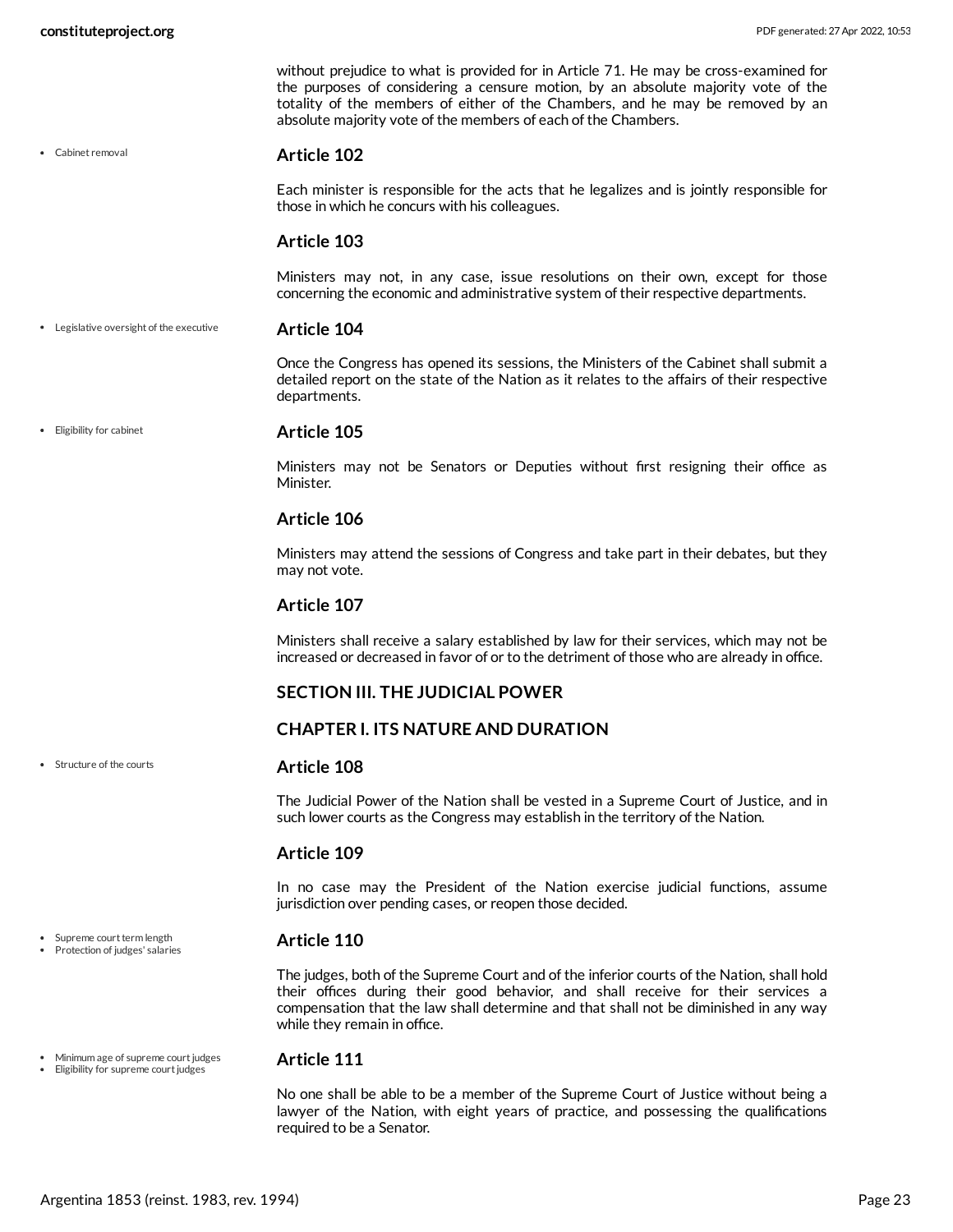Oaths to abide by constitution

Ordinary court selection

Ordinary court selection

Judicial independence

• Supreme/ordinary court judge removal

<span id="page-23-2"></span>**Article 112**

Upon the first installation of the Supreme Court, the persons appointed shall take an oath before the President of the Nation, to discharge their duties in administering justice well and faithfully, and in conformity with what the Constitution prescribes. In the future, they shall take the oath before the President of the Court itself.

#### **Article 113**

The Supreme Court shall adopt its own internal regulations and shall appoint its employees.

**Article 114** Establishment of judicial council

> <span id="page-23-0"></span>The Judicial Council, regulated by a special law passed by an absolute majority of the totality of the members of each Chamber, shall be charged with selecting judges and with the administration of the Judiciary.

> The Council shall be reconstituted periodically so that an equilibrium is achieved among the representation of popularly elected political organs, judges of all instances, and federally licensed attorneys. It shall also include persons from the academic and scientific fields, of a number and manner of appointment the law shall indicate.

<span id="page-23-1"></span>Its powers shall be:

- **1.** To select candidates for inferior courts through public competitions.
- **2.** To issue binding lists of three candidates for appointment of judges of the lower courts.
- **3.** To administer revenues and to execute the budget that the law assigns for the administration of justice.
- **4.** To exercise disciplinary powers over judges.
- **5.** To determine the commencement of removal proceedings against judges, and in such case, to order their suspension and formulate the corresponding charges.
- **6.** To establish the regulations regarding judicial organization and all regulations necessary to assure the independence of judges and the effective rendering of judicial services.

#### **Article 115** • Supreme/ordinary court judge removal

Judges of the lower courts of the Nation shall be removed on those grounds expressed in Article 53, by a trial jury composed of legislators, judges, and federally licensed attorneys.

Its decision, which shall be unappealable, shall have no effect other than to remove the accused party from office. But the convicted party shall nevertheless remain subject to accusation, trial and punishment before the ordinary courts in conformity with the laws.

It shall be necessary to terminate the proceedings and, in such case, to reinstate the suspended judge, if one hundred eighty days elapse without a judgment having been rendered, counted from the decision to open the removal proceedings.

The composition of and the procedures of this jury shall be determined by the special law to which Article 114 refers.

#### **CHAPTER II. THE POWERS OF THE JUDICIARY**

Supreme court powers

#### <span id="page-23-3"></span>**Article 116**

The Supreme Court of Justice and the lower courts of the Nation have jurisdiction over and decide all cases that deal with matters governed by the Constitution and the laws of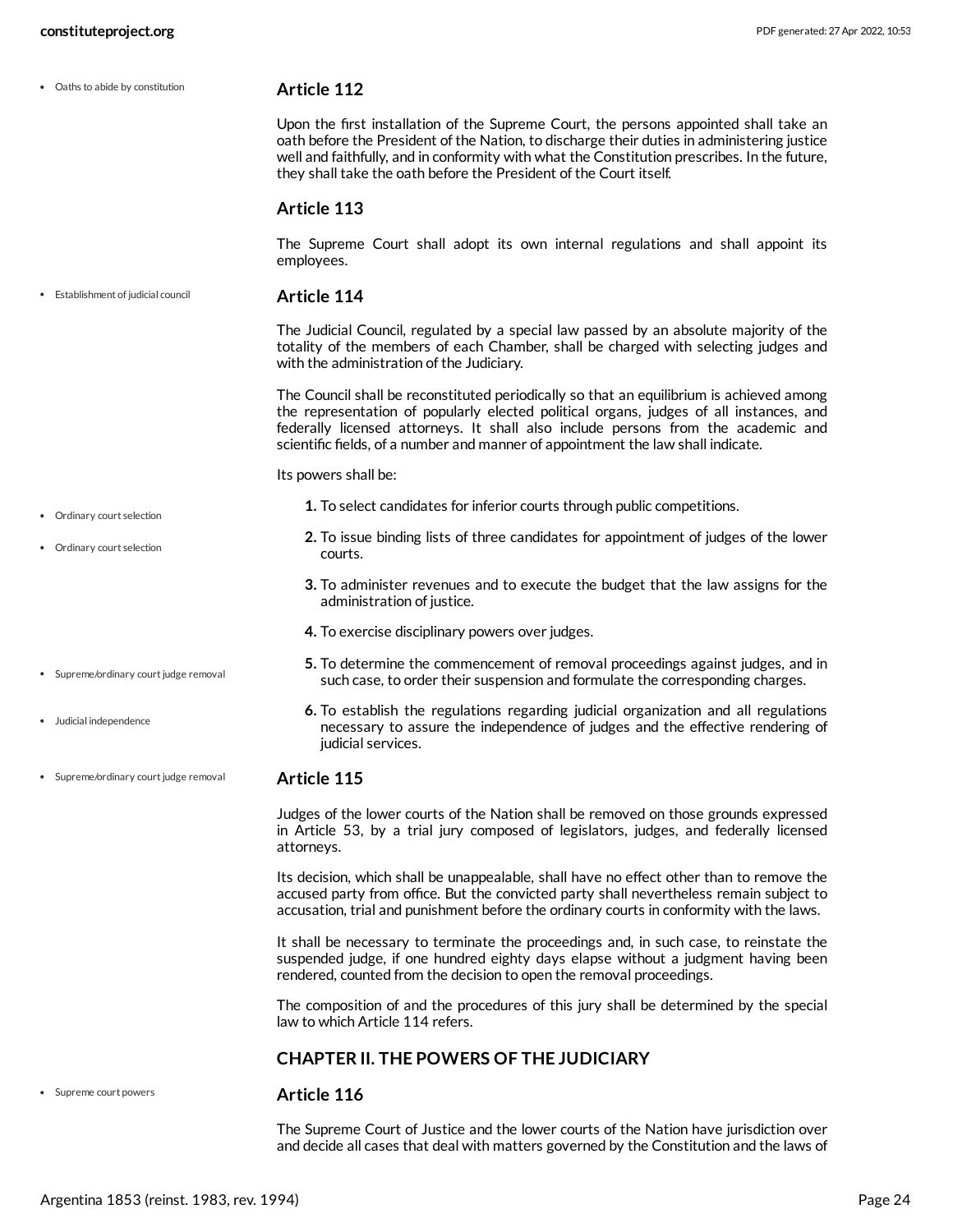the Nation, except as provided in clause 12 of article 75, and over treaties with foreign nations, in cases concerning ambassadors, public ministers and foreign consuls, in cases of admiralty and maritime jurisdiction, in suits in which the Nation is a party, in cases arising between two or more Provinces, between one province and the citizens of another, between citizens of different Provinces, and between a Province or its citizens against a foreign State or citizen.

 $\bullet$  Right to appeal judicial decisions

#### <span id="page-24-3"></span>**Article 117**

In these cases the Supreme Court shall exercise appellate jurisdiction, according to the rules and exceptions that Congress may prescribe; but in all matters concerning ambassadors, foreign ministers and consuls, and those in which a Province shall be a party, the Court shall exercise original and exclusive jurisdiction.

**Article 118** Jury trials required

> <span id="page-24-2"></span>All ordinary criminal trials not resulting from the power of impeachment granted to the Chamber of Deputies shall be concluded by juries, once this institution is established in the Republic. The proceedings in these trials shall take place in the same Province where the crime was committed; but when the crime is committed outside the borders of the Nation, in violation of international norms, Congress shall determine by a special law the place where the trial is to be held.

#### **Article 119**

Treason against the Nation shall consist only in bearing arms against it, or in joining its enemies, giving them aid and comfort. Congress shall establish by a special law the punishment for this crime; but the punishment shall not go beyond the person of the offender nor shall the infamy of the criminal be transmitted to his relatives of any degree.

## <span id="page-24-1"></span>**SECTION IV. THE OFFICE OF THE PUBLIC PROSECUTOR**

#### **Article 120**

The Office of the Public Prosecutor is an independent body with functional autonomy and financial self-sufficiency, whose function is to promote the intervention of the judicial [system] in defense of lawfulness and of the general interests of society, in coordination with the other authorities of the Republic.

It is composed of a Chief Prosecutor of the Nation and a Chief Public Defender of the Nation and the other members that the law may establish.

Its members enjoy functional immunities and noninterference with their remuneration.

# <span id="page-24-0"></span>**TITLE II. PROVINCIAL GOVERNMENTS**

Subsidiary unit government

Attorney general

#### <span id="page-24-4"></span>**Article 121**

The Provinces retain all powers not delegated by this Constitution to the Federal Government, and those they have expressly reserved by special covenants at the time of their incorporation [into the Argentine Republic].

Subsidiary unit government

#### **Article 122**

The Provinces make their own local institutions and are governed by them. They elect their governors, legislators, and other Provincial officials, without intervention by the Federal Government.

Subsidiary unit government

#### **Article 123**

Each Province dictates its own Constitution, in conformity with what is established in Article 5, assuring municipal autonomy and regulating its scope and content in the institutional, political, administrative, economic, and financial structure.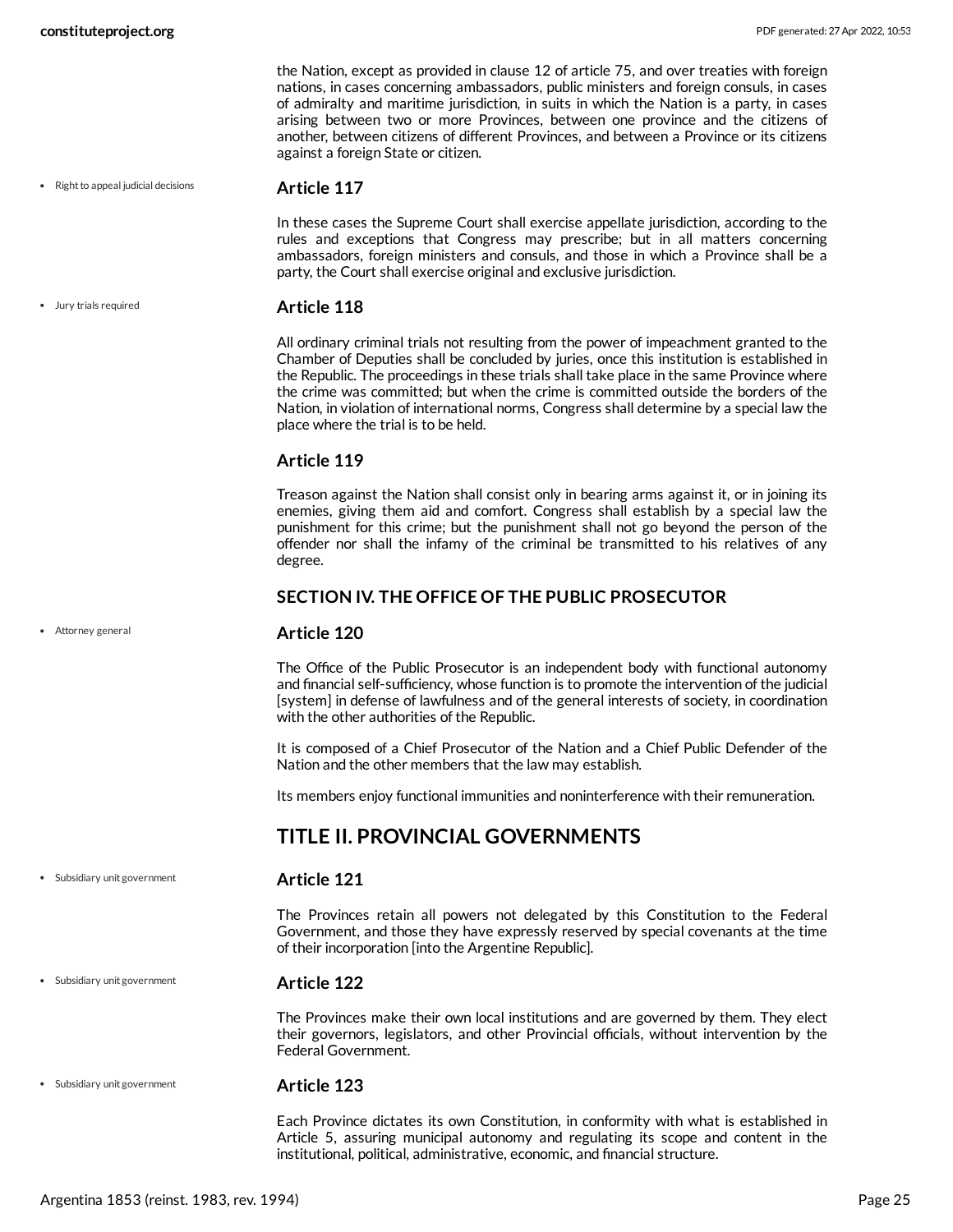National vs subnational laws

#### <span id="page-25-0"></span>**Article 124**

With the knowledge of the National Congress, the Provinces may create regions for economic and social development and establish bodies with power to achieve their goals, and they may enter international agreements as long as these are not incompatible with the foreign policy of the Nation and do not affect the powers delegated to the Federal Government or the public credit of the Nation. The City of Buenos Aires shall have a system that shall be established for such purpose.

The original ownership over natural resources existing in their territory belongs to the Provinces.

#### **Article 125**

With the knowledge of the National Congress, the Provinces may enter into partial treaties for purposes of administration of justice, economic interests and works of common utility; and they may promote their industry, immigration, the construction of railroads and navigable canals, the settlement of lands owned by the Province, the introduction and establishment of new industries, the importation of foreign capital, and the exploration of their rivers, through laws protective of these purposes and with their own funds.

- The Provinces and the City of Buenos Aires may maintain social security agencies for public employees and professionals, and may promote economic progress, human development, the creation of employment, education, science, knowledge, and culture. • Reference to science
- **Article 126** National vs subnational laws

<span id="page-25-1"></span>The Provinces do not exercise the power delegated to the Nation. They may not enter into partial treaties of a political nature; or enact laws dealing with commerce, or internal or foreign navigation; or establish Provincial customhouses; or coin money; or establish banks having note-issuing powers without the authorization of the Federal Congress; or enact Civil, Commercial, Penal, or Mining Codes after the Congress has enacted them; or enact special laws on citizenship and naturalization, bankruptcy, or counterfeiting of currency or State documents; or impose tonnage duties; or arm ships of war or raise armies, except in the event of foreign invasion or of such imminent danger as not to admit delay, giving immediate notice to the Federal Government; or appoint or receive foreign representatives.

#### **Article 127**

No Province may declare or wage war against another Province. Their complaints must be submitted to and settled by the Supreme Court of Justice. Their de facto hostilities are acts of civil war, characterized as sedition or rebellion, which the Federal Government must suppress and punish in accordance with the law.

National vs subnational laws

#### **Article 128**

The governors of the Provinces are the natural representatives of the Federal Government for enforcing compliance with the Constitution and the laws of the Nation.

#### **Article 129**

The City of Buenos Aires shall have an autonomous system of government, with its own legislative and jurisdictional powers, and a head of government who shall be elected directly by the people of the City.

A law shall guarantee the interests of the National Government while the City of Buenos Aires is the capital of the Nation.

Within the framework established in this article, the National Congress shall convene the inhabitants of the City of Buenos Aires so that, through the representatives that they elect for this purpose, they enact the organizational statute of the City's institutions.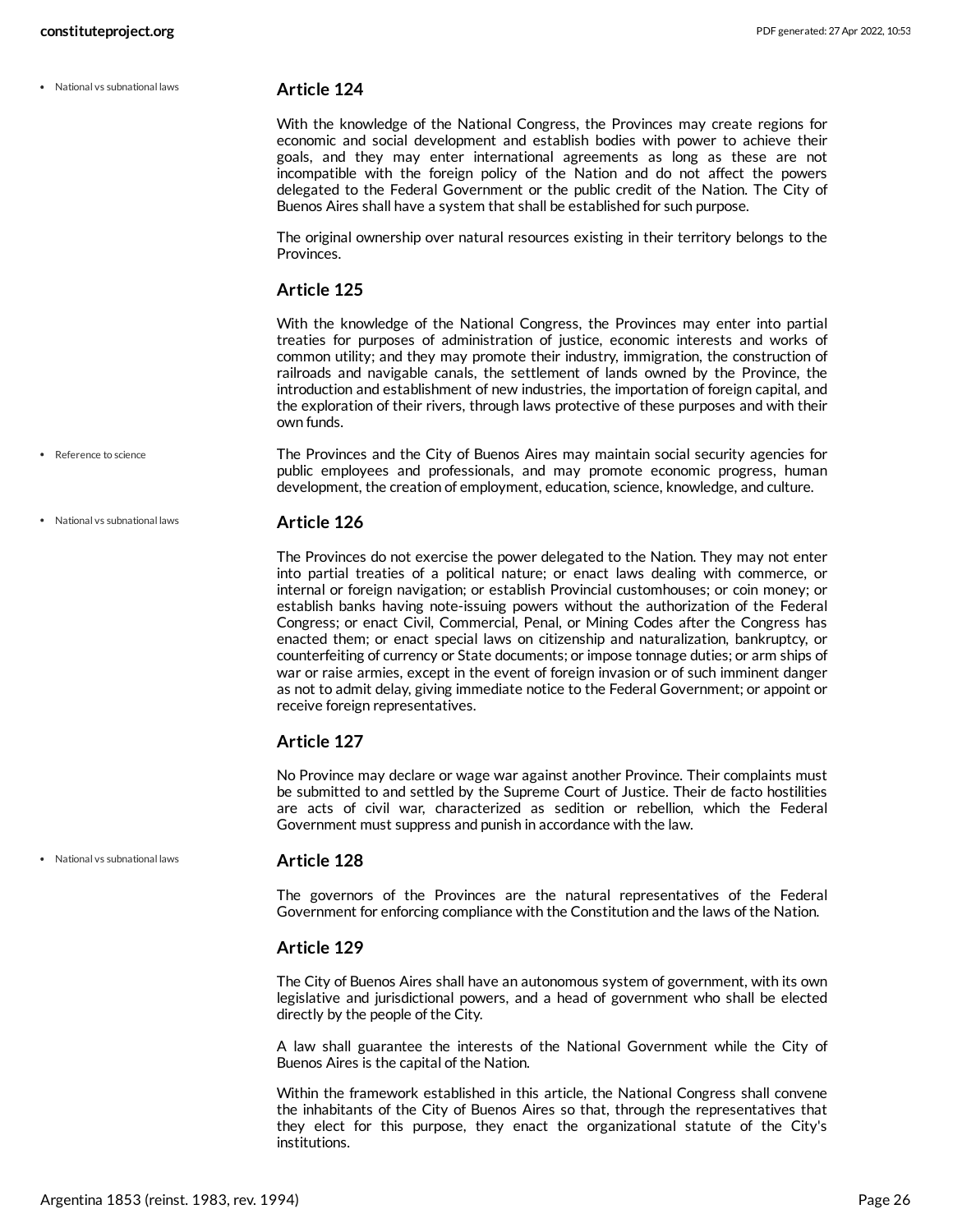# <span id="page-26-0"></span>**TRANSITIONAL PROVISIONS**

**1.** The Argentine Nation ratifies its legitimate and everlasting sovereignty over the Malvinas, South Georgia and Sandwich Islands and the corresponding maritime and insular areas, because they are an integral part of the National territory.

The regaining of said territories and the full exercise of sovereignty, while respecting the lifestyle of their inhabitants, and in conformity with principles of international law, constitute a permanent and unwaivable objective of the Argentine people.

- **2.** The affirmative actions to which the last paragraph of Article 37 refers may not be weaker than those existing at the time this Constitution is sanctioned and they shall last for the time that the law determines. (This relates to Article 37.)
- **3.** The law that regulates the exercise of the popular initiative must be approved within eighteen months of the adoption of this Constitution. (This relates to Article 39.)
- **4.** The current members of the National Senate shall remain in office until the expiration of their individual terms.

Upon the renewal of one-third of the Senate in 1995, as a result of the conclusion of the terms in office of all the Senators elected in 1986, a third Senator shall be appointed for each district by each Legislature. The group of Senators for each district shall be composed, insofar as possible, so that two seats belong to the political party or electoral alliance having the greatest number of members in the Legislature, and the remaining seat to the political party or electoral alliance that follows it in number of members. In case of a tie, the political party or electoral alliance that obtained the greatest number of votes in the immediately preceding Provincial legislative election shall prevail.

The election of the Senators who will replace those whose terms expire in 1998, as well as the election of whomever might replace any of the current Senators in case of the application of Article 62, shall be conducted by these same rules for appointment. However, the political party or electoral alliance having the greatest number of members in the Legislature at the time of the election of the Senator shall have the right to have its candidate elected, with the sole limitation that the three Senators not turn out to be from the same political party or electoral alliance.

These rules shall also apply to the election of Senators for the City of Buenos Aires, in 1995 by the voters, and in 1998 by the legislative body of the City.

The election of all the Senators referred to in this clause shall be carried out no less than sixty nor more than ninety days before the time when the Senator must assume office.

In all cases, candidates for Senator shall be nominated by the political parties or electoral alliances. The fulfillment of the legal and statutory requirements for nomination as a candidate shall be certified by the National Electoral Judiciary and reported to the Legislature.

Every time a National Senator is elected, a substitute shall be designated who shall assume office in the cases specified by Article 62.

The terms in office of Senators elected by the application of this transitional provision shall last until December 9, 2001. (This relates to Article 54.)

- **5.** All members of the Senate shall be elected in the manner indicated in Article 54 within the two months prior to December 10, 2001; after they meet, they are to decide by lot who must leave office in the first biennium and who in the second biennium. (This relates to Article 56.)
- **6.** A system of co-participation shall be established before the end of the year 1996 in conformity with the provisions of clause 2 of Article 75 and with the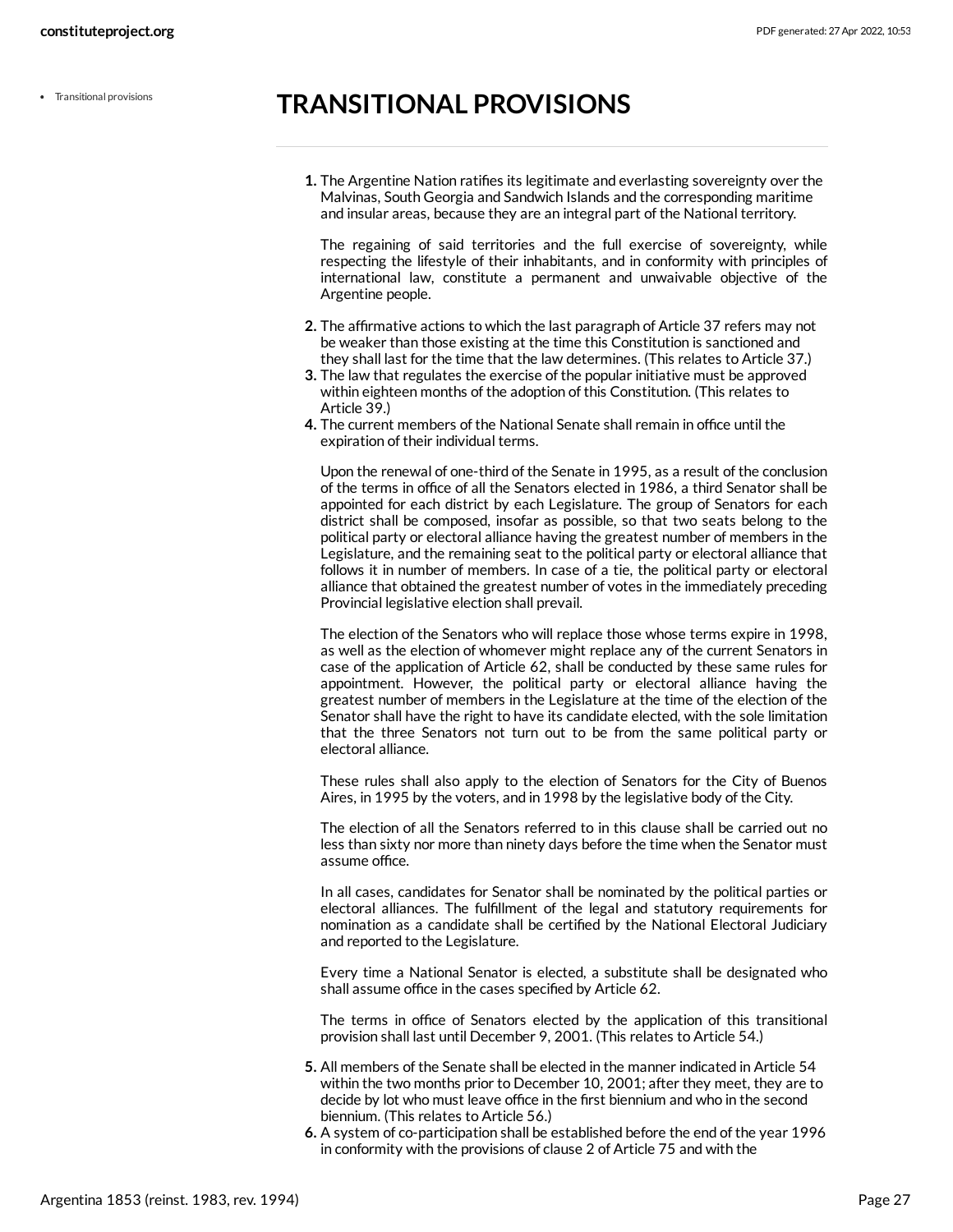**6.** regulations organizing the Federal tax bureau; the distribution of jurisdictions, services, and functions existing at the time of the adoption of this reform may not be modified without the approval of the interested Province; neither may the distribution of revenues existing at the time of the adoption of this reform be modified to the detriment of the Provinces; and, in both [cases, the restriction on changes continues] until the establishment of the aforementioned system of coparticipation.

The present clause does not affect administrative or judicial claims currently in process that originate in disputes over the distribution of jurisdiction, services, functions, or revenues between the Nation and the Provinces. (This relates to Article 75, clause 2.)

- **7.** Congress shall exercise the legislative powers it retains in accordance with Article 129 in the City of Buenos Aires, so long as Buenos Aires is the Capital of the Nation. (This relates to Article 75, clause 30.)
- **8.** Pre-existing delegated legislation that does not contain an established length of time for its continuation in force shall expire at the end of five years from the effective date of this provision, except for that legislation which the National Congress expressly ratifies through a new law. (This relates to Article 76.)
- **9.** The term of the President currently in office at the time this reform is adopted must be considered as [his] first term. (This relates to Article 90.)
- **10.** The term of the President of the Nation who assumes office on July 8, 1995, shall end on December 10, 1999. (This relates to Article 90.)
- **11.** The expiration of appointments and the limited duration provided for in Article 99, clause 4, shall take effect five years after the adoption of this constitutional reform. (This relates to Article 99, clause 4.)
- **12.** The mandates established in Articles 100 and 101 of Chapter IV of Section II of the Second Part of this Constitution, which pertain to the Chief of the Cabinet of Ministers, shall take effect on July 8, 1995.

The Chief of the Cabinet of Ministers shall be designated for the first time on July 8, 1995; until this date, his powers are to be exercised by the President of the Republic. (This relates to Article 99, clause 7, and to Articles 100 and 101.)

- **13.** Beginning three hundred sixty days from the effective date of this reform, lower court judges may only be designated through the procedure established by the present Constitution. Until then, the previously existing system shall be applied. (This relates to Article 114.)
- **14.** Cases in process before the Chamber of Deputies at the time that the Judicial Council is installed shall be referred to the latter for the purposes of clause 5 of Article 114. Those cases already in the Senate shall continue there until their conclusion. (This relates to Article 115.)
- **15.** Until the government authorities arising from the new system of autonomy for the City of Buenos Aires are constituted, the Congress shall exercise exclusive legislative authority over its territory, under those same terms as prior to the adoption of the present [reforms].

The Chief of Government shall be chosen during 1995.

The law provided for in the second and third paragraphs of Article 129 shall be passed within two hundred seventy days of the effective date of this Constitution.

Until such time that the organizational statute is passed, the appointment and removal of judges for the City of Buenos Aires shall be regulated by the provisions of Articles 114 and 115 of this Constitution. (This relates to Article 129.)

**16.** This reform goes into effect the day following its publication. Members of the Constitutional Convention, the President of the Argentine Nation, the presidents of the Legislative Chambers, and the President of the Supreme Court of Justice will swear to it in a single act on August 24, 1994, in the San Jose Palace, Concepcion del Uruguay, Province of Entre Rios.

Each branch of government and the Provincial and municipal authorities are to arrange whatever is necessary for their members and officials to swear allegiance to this Constitution.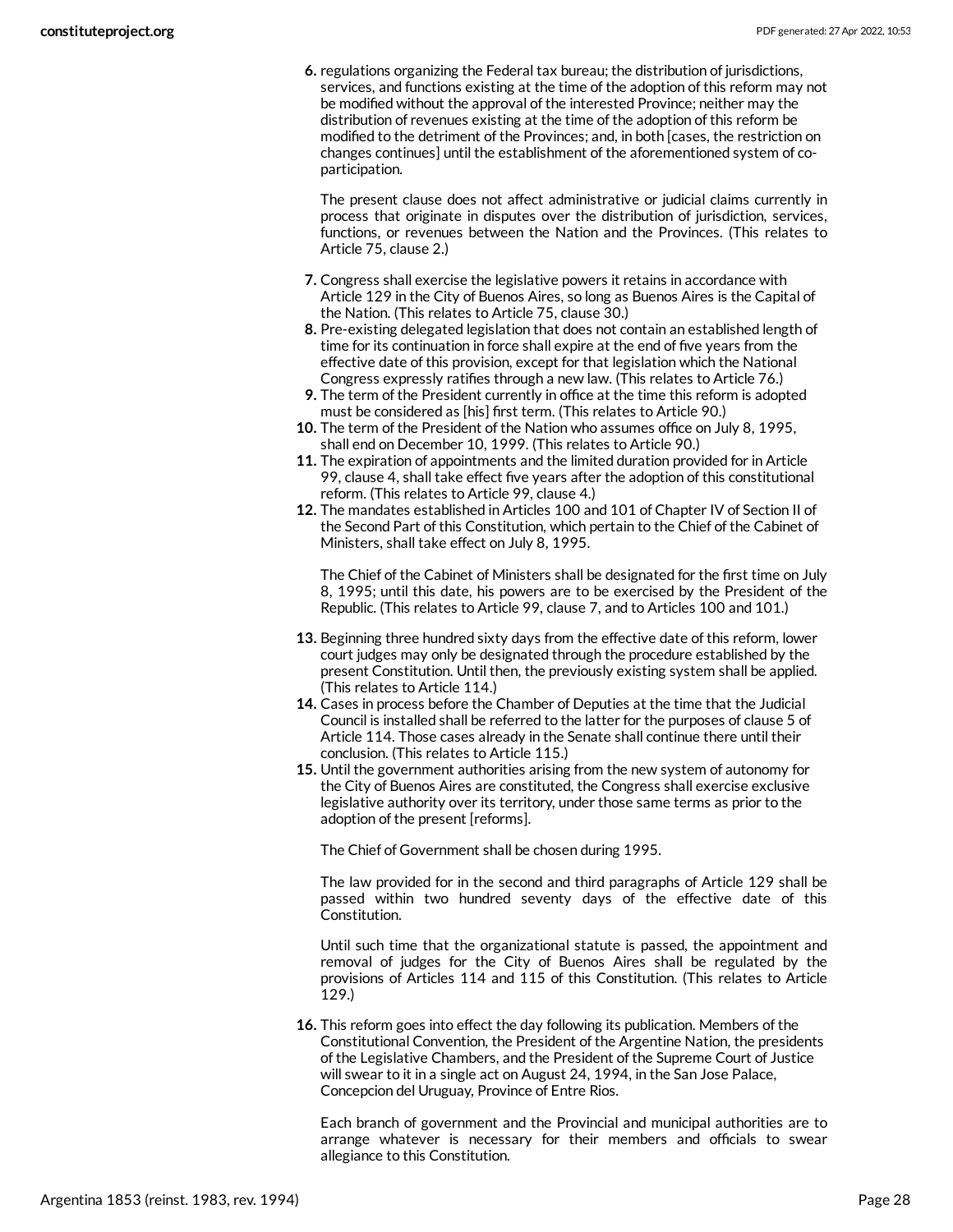**17.** The prescribed Constitutional text, sanctioned by this Constitutional Convention, replaces the one existing until now.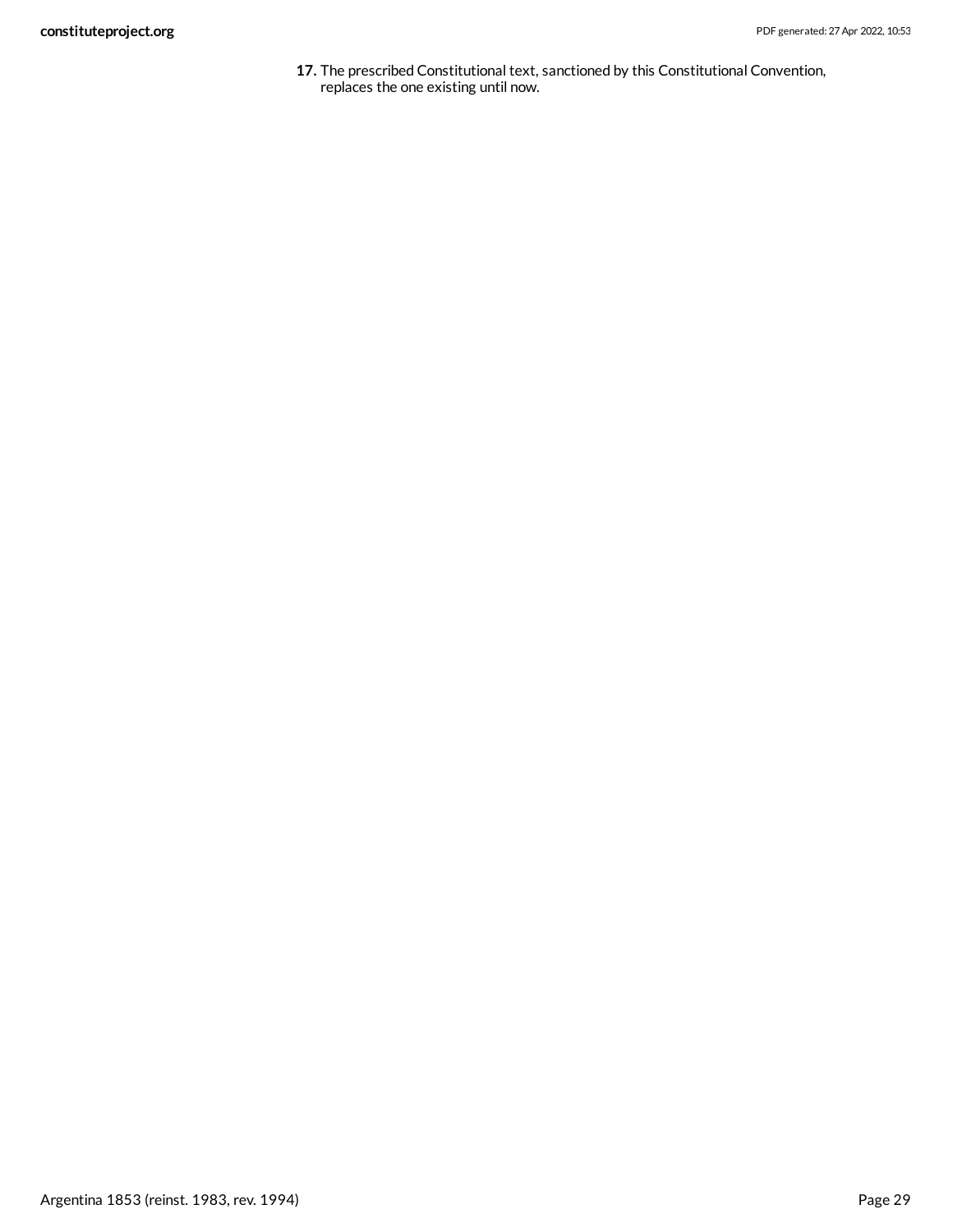# **Topic index**

#### $\overline{A}$

| B            |                                                                                                                      |
|--------------|----------------------------------------------------------------------------------------------------------------------|
|              |                                                                                                                      |
| $\mathsf{C}$ |                                                                                                                      |
|              |                                                                                                                      |
|              |                                                                                                                      |
|              |                                                                                                                      |
|              |                                                                                                                      |
|              |                                                                                                                      |
|              |                                                                                                                      |
|              |                                                                                                                      |
|              |                                                                                                                      |
|              |                                                                                                                      |
|              |                                                                                                                      |
|              |                                                                                                                      |
| D            |                                                                                                                      |
|              |                                                                                                                      |
|              |                                                                                                                      |
|              |                                                                                                                      |
|              |                                                                                                                      |
|              |                                                                                                                      |
| E            |                                                                                                                      |
|              |                                                                                                                      |
|              |                                                                                                                      |
|              |                                                                                                                      |
|              |                                                                                                                      |
|              |                                                                                                                      |
|              |                                                                                                                      |
|              |                                                                                                                      |
|              |                                                                                                                      |
|              | Establishment of judicial council material content of the content of the content of guidelengia council content $24$ |
|              |                                                                                                                      |
| F            |                                                                                                                      |
|              |                                                                                                                      |
|              |                                                                                                                      |
|              |                                                                                                                      |
|              |                                                                                                                      |
|              |                                                                                                                      |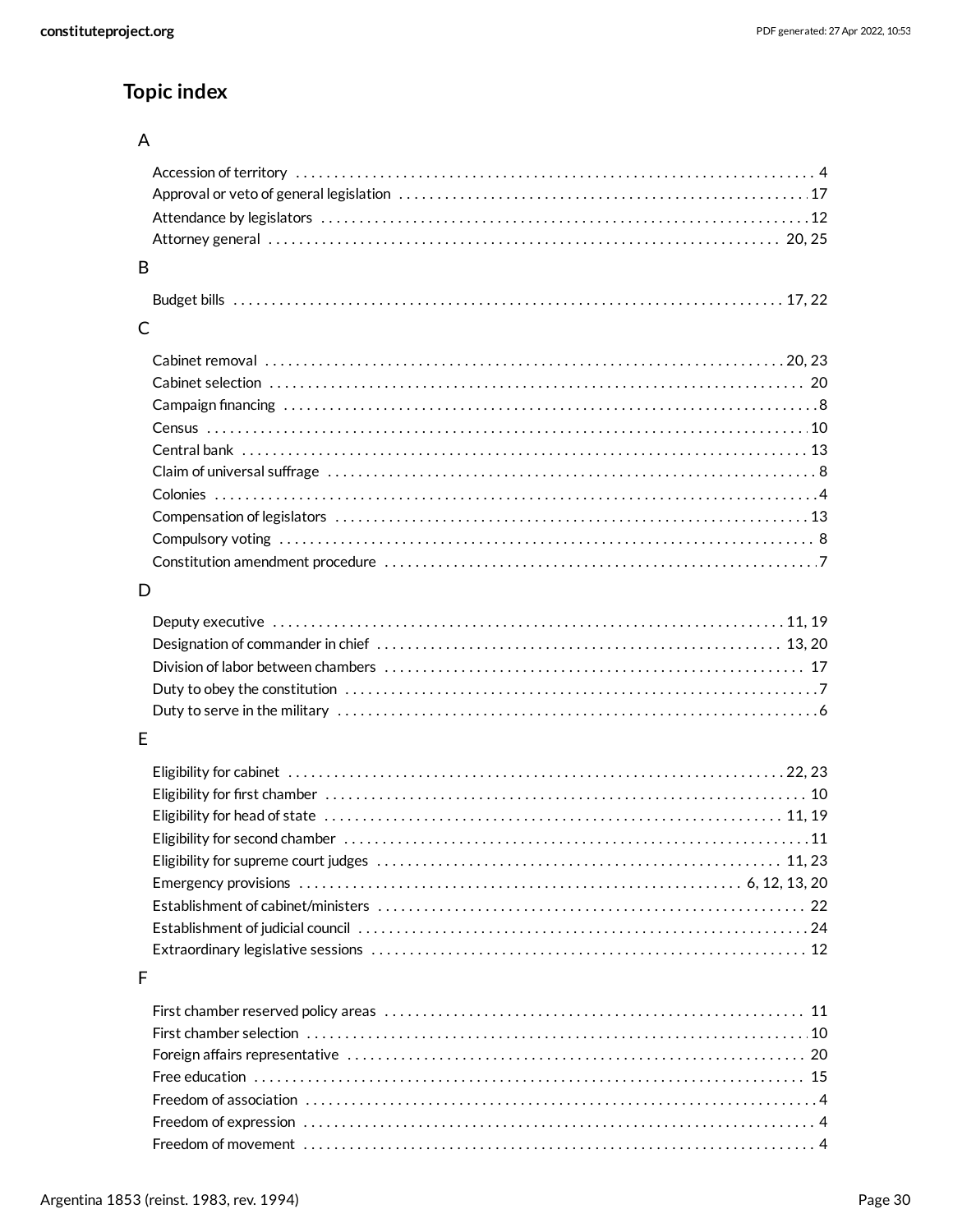| G            |                                                                                                                        |
|--------------|------------------------------------------------------------------------------------------------------------------------|
|              |                                                                                                                        |
|              |                                                                                                                        |
|              |                                                                                                                        |
| H            |                                                                                                                        |
|              |                                                                                                                        |
|              |                                                                                                                        |
|              |                                                                                                                        |
|              |                                                                                                                        |
|              |                                                                                                                        |
|              |                                                                                                                        |
|              |                                                                                                                        |
| $\mathbf{I}$ |                                                                                                                        |
|              |                                                                                                                        |
|              |                                                                                                                        |
|              | Initiation of general legislation $\dots\dots\dots\dots\dots\dots\dots\dots\dots\dots\dots\dots\dots\dots\dots\dots$ . |
|              |                                                                                                                        |
|              |                                                                                                                        |
|              |                                                                                                                        |
|              |                                                                                                                        |
| J            |                                                                                                                        |
|              |                                                                                                                        |
|              |                                                                                                                        |
| L            |                                                                                                                        |
|              |                                                                                                                        |
|              |                                                                                                                        |
|              |                                                                                                                        |
|              |                                                                                                                        |
|              |                                                                                                                        |
|              |                                                                                                                        |
|              |                                                                                                                        |
| M            |                                                                                                                        |
|              |                                                                                                                        |
|              |                                                                                                                        |
|              |                                                                                                                        |
|              |                                                                                                                        |
|              |                                                                                                                        |
|              |                                                                                                                        |
|              |                                                                                                                        |
| N            |                                                                                                                        |
|              |                                                                                                                        |
|              |                                                                                                                        |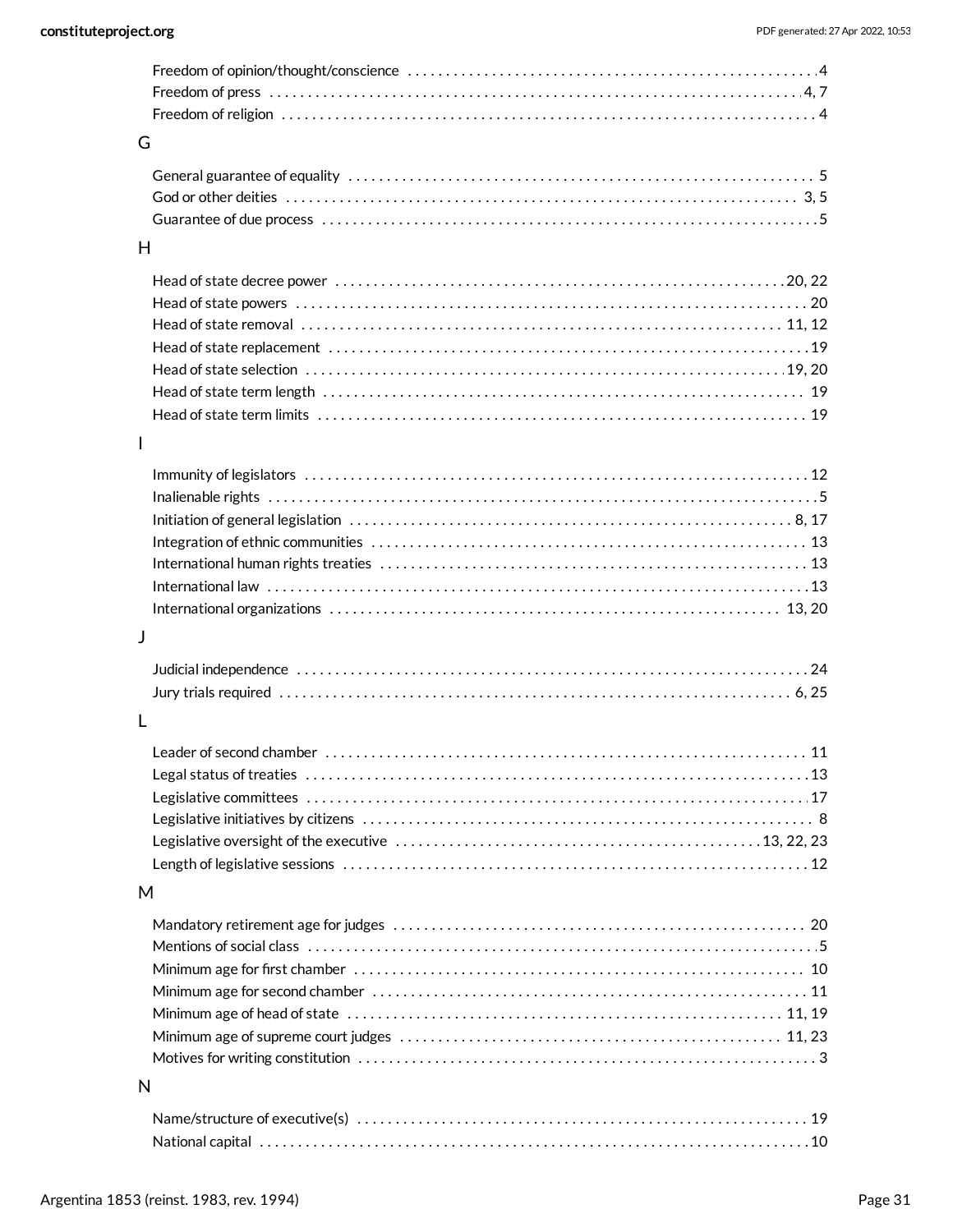#### O

# P

# Q

|--|--|--|

# R